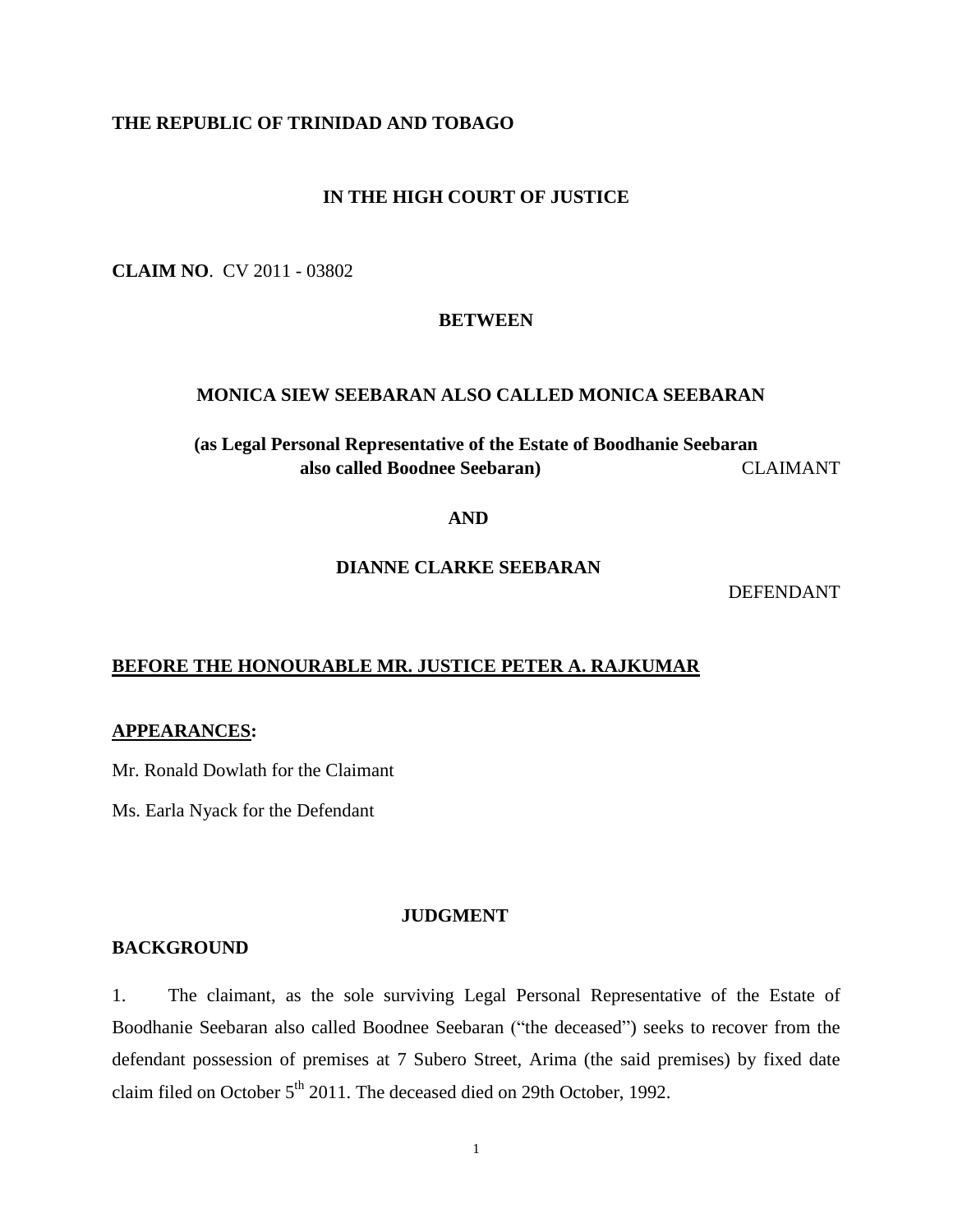2. The defendant's husband - (Sham) - is one of several children of the deceased. (For convenience the first names of some of the parties are used). Sham and the defendant are estranged. The defendant still lives at the said premises. Sham does not, having been excluded from the said premises since 2004.

3. There are two houses on the said premises, a front house and a back house. The front house has 3 bedrooms. The back house is occupied by the widow of Davinan – another son of the deceased, who passed away in 2010.

4. The defendant claims that since August 1984, when she was 17 and expecting her first child, she lived at the front house (apart from a 3 month period when she occupied the back house).The deceased invited Sham to bring her there.

5. The issue of adverse possession arose as the defendant averred that she and Sham had exclusive possession of the front house since the death of the deceased in 1992, and the title of the claimant and the beneficiaries was therefore extinguished.

6. She also claims to have acquired an equitable interest **in the premises,** and in the front house, because of her reliance **on the licence** and assurance given by the deceased, which **were** never revoked. (The Counterclaim paragraph 10)

7. She further claims that the deceased *always made it known that she was leaving the premises to her last two sons, Davinan and Sham,* (paragraph 4b of the Defence)*, and that some account must be taken of the promise made to these sons and the family arrangement which was consequent on that promise*." (Paragraph 4c of the Defence). Neither son is a party to these proceedings.

8. She claims that " *the construction works/ renovations which she caused to be done on the front house were done out of necessity as the front house was in desperate need of repair due to its age and damage caused by* (Sham)- (paragraph 6b of the defence).

2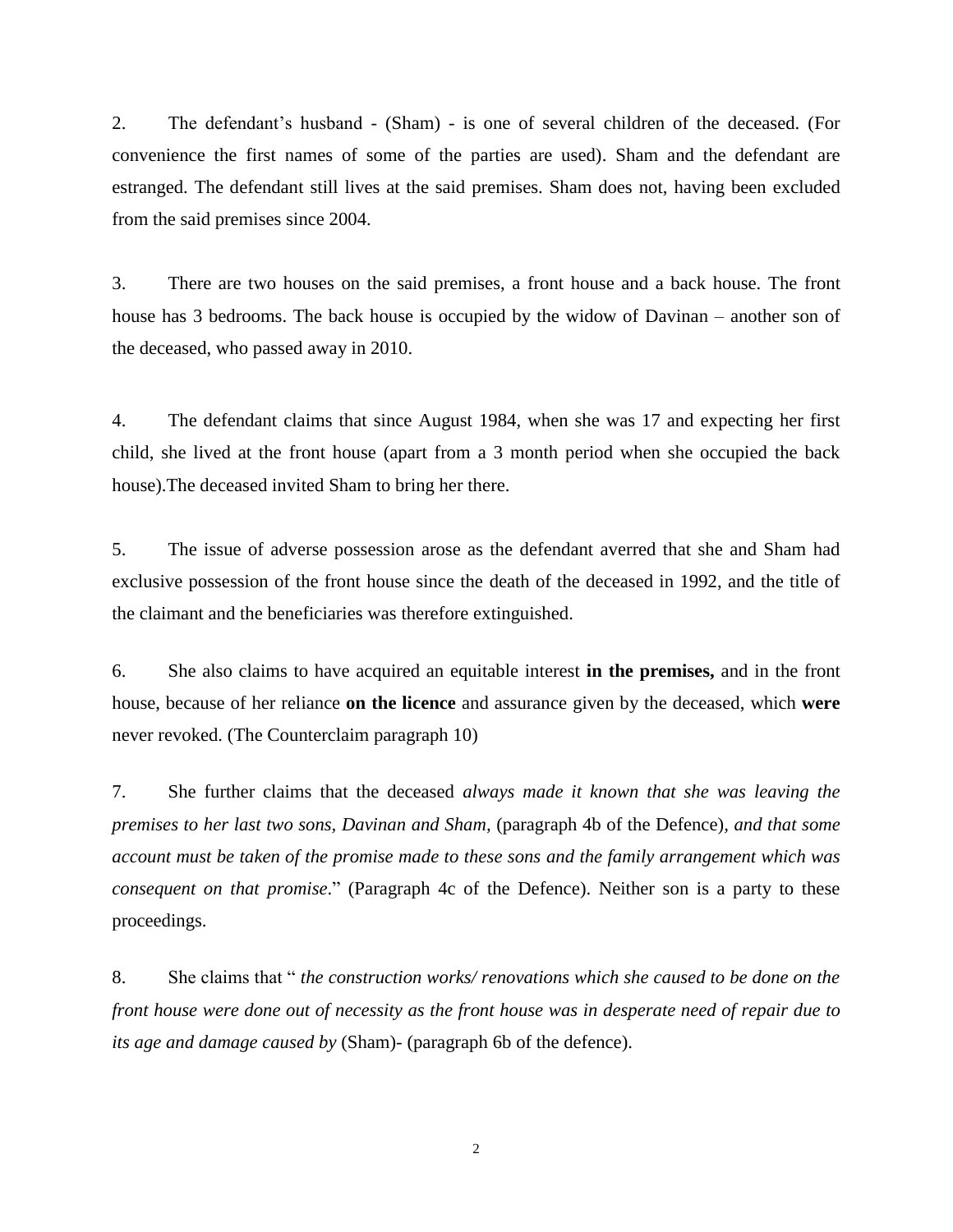## **ISSUES**

## **AGREED ISSUES**

9.

- A. Can the defendant having **admitted**:
	- i. In paragraph 3 (c) of the defence that **she came to live on the property at the instance of Ma and Pa**; and
	- ii. In paragraph 10 of her counterclaim **that she was a licencee**; now claim that she has acquired title by means of adverse possession?
- B. Whether the defendant has acquired any interest in the property situate at 7 Subero Street, and if so what is the extent of any such interest?

# **FINDINGS OF FACT**

10.

- a) At no point in time did the defendant or Sham have exclusive possession of the entire premises, as there exists on the premises a back house occupied by Davinan, a deceased brother of Sham. The occupation of Sham and the defendant never extended to that back house (save for a three month shared occupation thereof).
- b) The front house had three bedrooms. One was occupied by Monica. One was occupied by Kishore, and one was formerly occupied by the deceased. It could only be when Monica moved out of the front house that Sham and the defendant would have been able to occupy her bedroom. I find, accepting the evidence of the claimant, Sham and Kishore that the Claimant vacated in 1996, whereupon Sham and his family moved out of the garage area they were occupying and occupied all three bedrooms of the front house.
- c) I find, accepting the claimant's evidence, that in 1996 Kishore's room was occupied by Sham, about a month before the Claimant's room was occupied by Sham.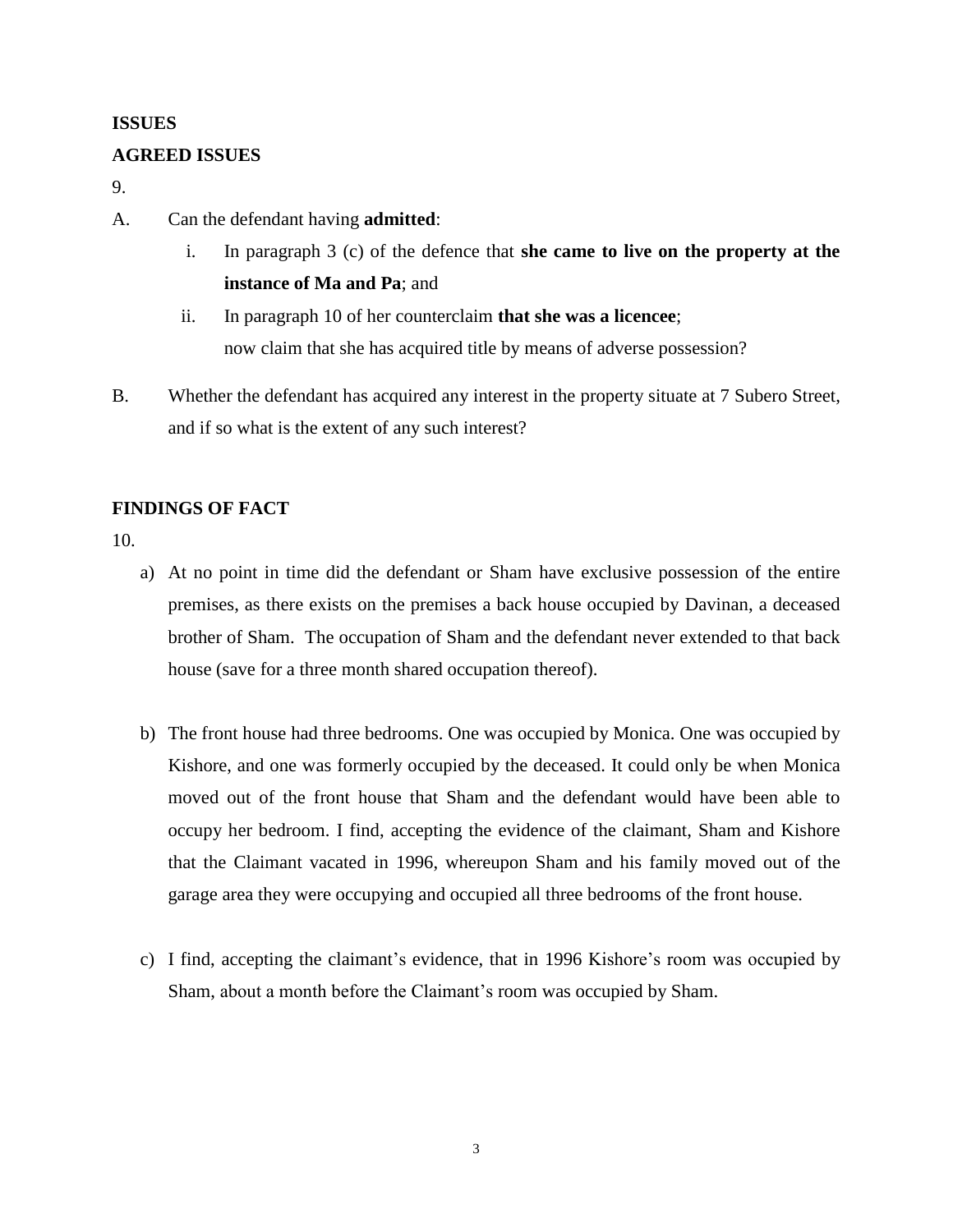- d) Even if Monica's testimony is not accepted, it is only on the death of the deceased in 1992 that Sham and the defendant would have been able to occupy the bedroom of the deceased.
- e) **Prior to 1992** the defendant occupied the garage area as the wife of, and with, Sham. That occupation was by the permission and consent of the deceased. It was based on a family arrangement, an act of generosity on the part of the deceased, and was never intended to create legal relations. [See paragraph 17- **Ramnarace v Lutchman [2001**] **UKPC 25.**
- f) **In 1992** Sham became a beneficiary, together with his other siblings, under the intestacy of the deceased, in respect of such share of the deceased's property that passed into her estate.
- g) **Before 1996** Sham and the defendant continued their occupation of the garage portion of the premises as licensees.
- h) **Between 1996 and 2004** Sham occupied the front house without the express permission of his siblings though no one actually refused him such permission.
- i) **From 2004** Sham was excluded from the premises by the Defendant's actions in obtaining an exclusion and non-molestation order against him in domestic violence proceedings.
- j) **From 2004** the defendant occupied the front house without the express permission of any of the beneficiaries of the estate of the deceased, although no one actually at the time refused such permission.
- k) At the date of filing of the claim on October  $5<sup>th</sup>$  2011 and counterclaim on November  $4<sup>th</sup>$ 2011, **16 years had not elapsed from 2004,** the date from which the defendant alone was in occupation.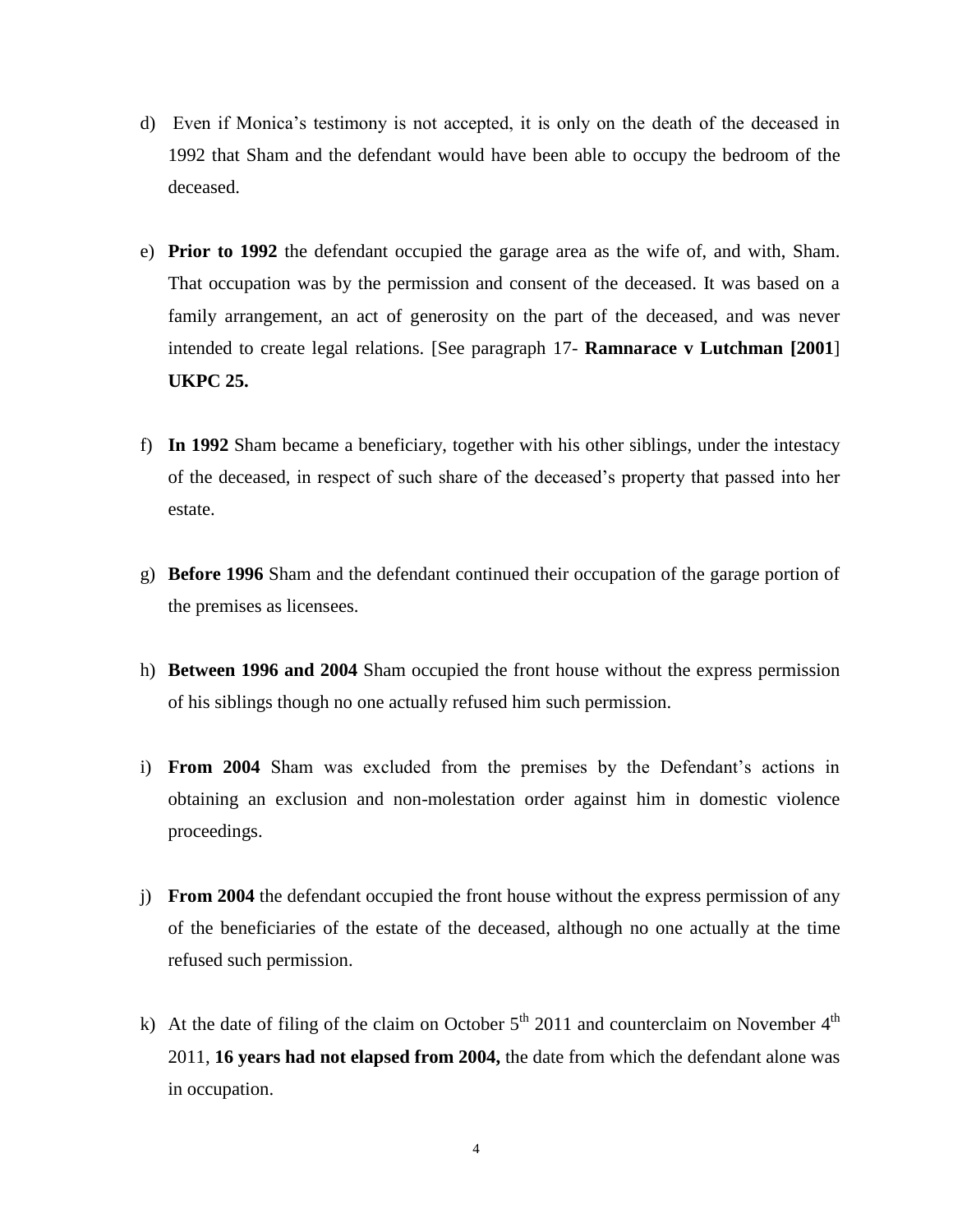- 1) As the defence and counterclaim was filed on November 4<sup>th</sup> 2011, **(16) sixteen years had not yet elapsed since 1996** when Monica left, and Sham and the defendant were able to occupy Monica's bedroom in the front house, (finally giving them possession of all (3) three bedrooms there).
- m) If I were to have found that Monica had left before the deceased passed away in 1992, then more than sixteen (16) years would have elapsed since Sham and the defendant were able to occupy all three bedrooms of the front house, including the room of the deceased. I do not so find, but, as set out hereinafter it would make no difference to the defendant's claim based on adverse possession, as **she would not have established possession adverse to that of Sham for 16 years,**( from 2004 when he left).

## **DETRIMENT**

11. The defendant claimed that she acted to her detriment when she spent 27 years **in the front house** and made it her matrimonial home. This is not factually correct and I find her to have been untruthful in her claim that she always stayed in the front house.

12. Her assertion that Davinan, came to live in the front house while, (with the deceased's help), he was replacing his board house in the back with a concrete house, is inconsistent with her assertion that she and Sham and her then 3 children, and the deceased, and Monica (the Claimant) also lived there.

13. In fact, as Sham testified, Kishore maintained a locked bedroom there, even after he moved out. It is only from 1996 that the occupation of the front house took place.

14. There were 3 bedrooms in the front house, and with the deceased, Kishore and Monica occupying one each, with some accommodation being made for Davinan's temporary occupation of the front house while constructing the back house, there would simply have been no room for the defendant, Sham and their then 3 children.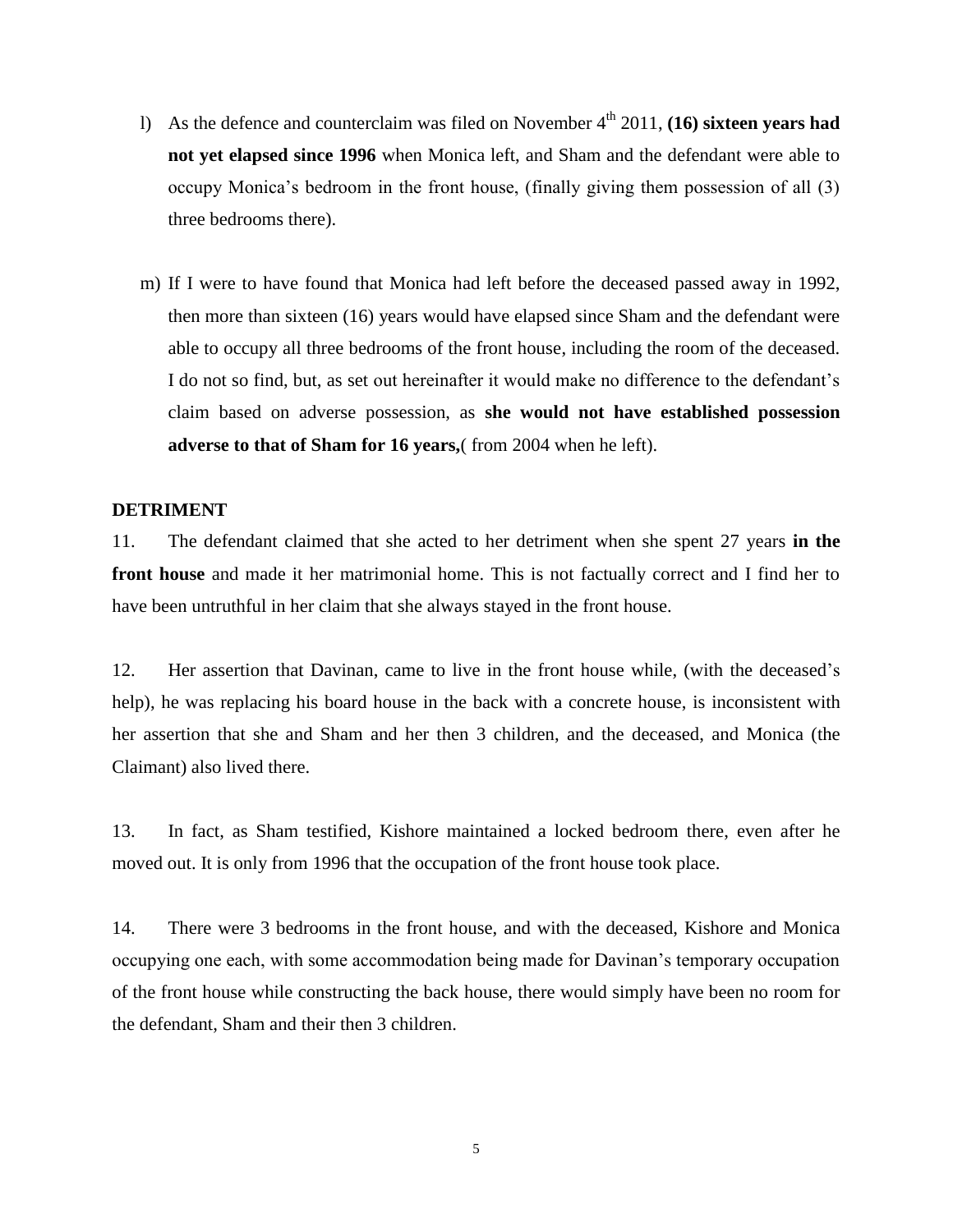15. I therefore find the evidence of Sham far more credible when he testified they occupied a separate garage space and used the bathroom facilities of the front house.

16. The defendant further claimed that she acted to her detriment when she never looked or caused her husband to look for alternative accommodation to be used as their matrimonial home.

17. It is difficult to understand how this could be a detriment. No one forced her to stay in the cramped conditions that Sham described, and nothing whatsoever precludes any search for alternative accommodation even to this day. Far from being to her detriment, the generous offer of accommodation by the deceased was to her benefit.

18. The defendant also claimed that she acted to her detriment when she **renovated** the front house

19. On her own pleading the renovations were mostly to secure the premises, to maintain their appearance and to make them more comfortable for her occupation. No one encouraged her to make any renovations. The deceased had passed away since 1992. It strains credulity to link any promise made by the deceased to relatively minor expenditure (in the context of rent free occupation since 1996) on necessary repairs, in April 2009 and thereafter.

20. In any event, even on her on her own pleading, if such promise or assurance was made at all, it was made for the benefit of Sham and Davinan, or alternatively – in respect of the front house – was allegedly for the benefit of the defendant, Sham, and her children, or for the benefit of Kari.

21. I do not accept that any such assurance was ever made. There are too many conflicting versions of these alleged assurances to be credible. Further if, (which I do not accept), any assurance was made; I do not accept, on a balance of probabilities, that it would have been made to include the defendant, a non family member.

6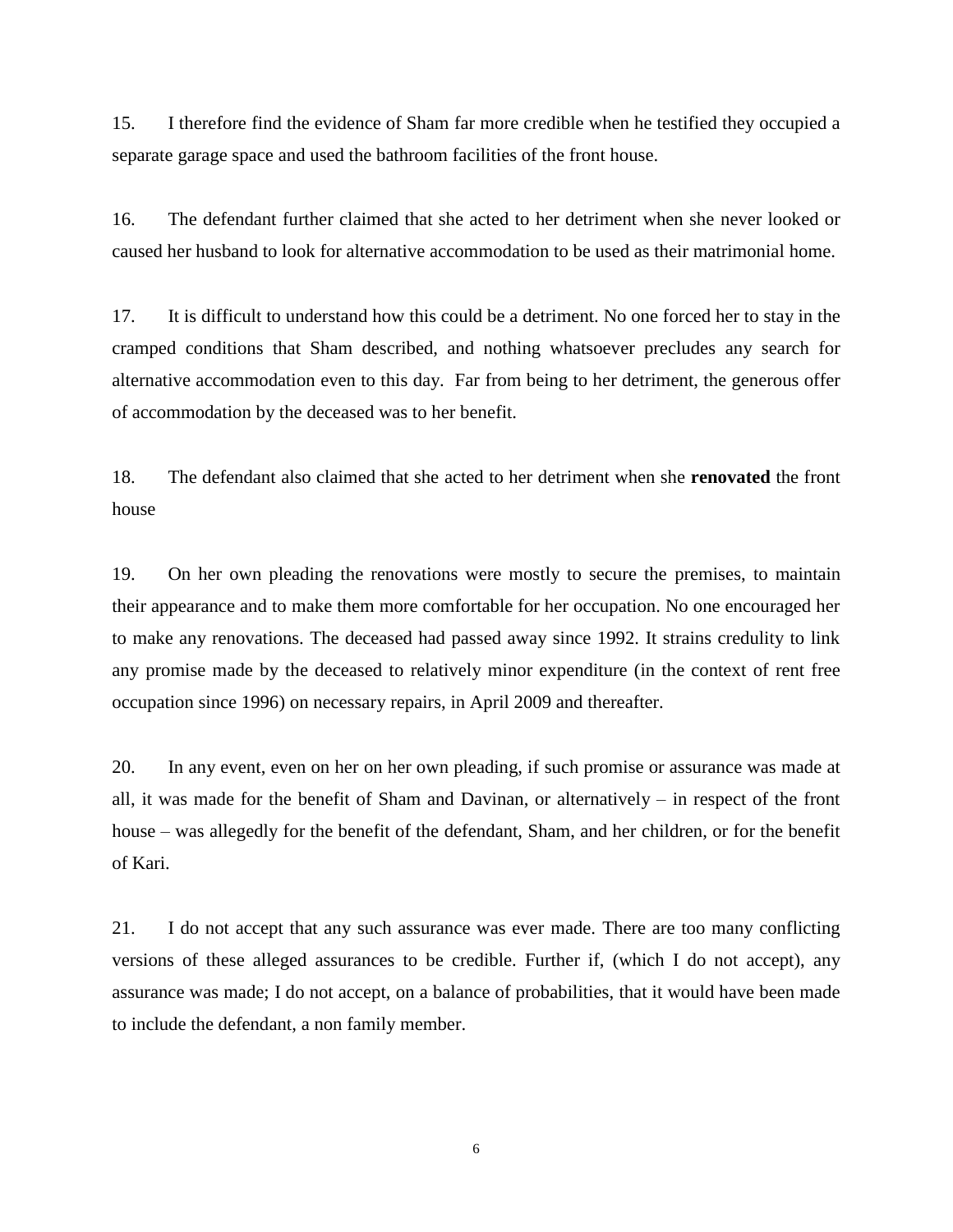22. Even if the evidence demonstrated any such promise or assurance, which it does not, the defendant cannot seek to enforce any promise made by the deceased to Sham.

## **CONCLUSION**

23.

a. The defendant was never in exclusive possession of the entire premises.

b. The defendant was never the beneficiary of any promise that she would acquire any interest in the said premises, or the front house, or any part of the said premises.

c. Such expenditures, if any, by the defendant on the premises were never the result of the deceased or anyone leading her to believe that she had an interest in the said premises or would acquire such an interest. In any event any such expenditures were for the purpose of maintaining the premises in a habitable condition, and further, were not sufficient, when considered in the context of rent free occupation over more than 25 years, to create an equitable interest.

d. It is unnecessary to make any orders regarding the sale or valuation of the premises, or granting liberty to the defendant to bid at any such sale or submit an offer to purchase. It is entirely within the discretion of the claimant, as administrator of the deceased's estate, whether she wishes to treat with any offer for purchase by the defendant, if she wishes to sell the premises. In any event in view of my findings there would be no abatement on price to which the defendant would be legally entitled.

# **DISPOSITION AND ORDERS**

24.

- 1. The defendant's counterclaim is dismissed.
- 2. The claimant is entitled as against the defendant, her servants, agents, and her family, to possession of the said premises at Number 7 Subero Street Arima, more particularly described in paragraph 1 of the statement of case, and in particular, the front house thereon.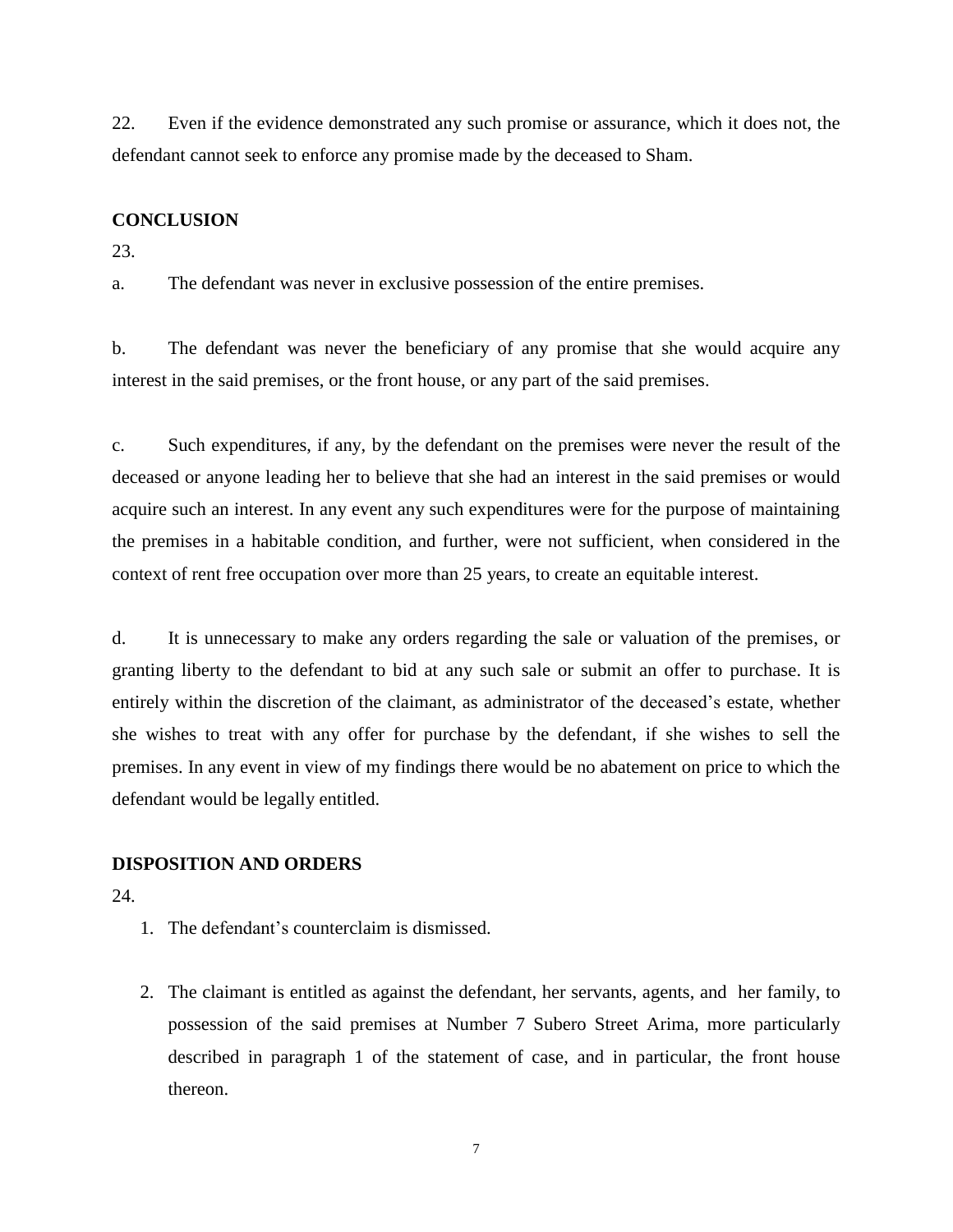- 3. It is ordered that the defendant do quit and deliver up possession of the said premises at Number 7 Subero Street, Arima, more particularly described in paragraph 1 of the statement of case, and in particular, the front house thereon, on or before April  $30<sup>th</sup> 2013$ .
- 4. The defendant is to pay the claimant's costs in the sum of \$14,000.00.

## **MONICA SEEBARAN – THE CLAIMANT**

- 25. The Claimant testified:-
	- (a) That the defendant and Sham were both invited to live on the premises by her parents. The defendant had always lived on the premises with the consent of her parents during their lifetime.
	- (b) That she took care of her parents when they got sick, and gave her mother her last food.
	- (c) That after her mother's death and about a month before she left 7 Subero Street in 1996, Sham proceeded to leave the **house** which he previously occupied together with the defendant and their children and moved into occupation of the **front house** previously occupied by her mother,
	- (d) That she left home in 1996.

## **WHEN DID MONICA LEAVE THE PREMISES?**

26. I accept Monica's evidence that she collected and cashed the pension cheque of the deceased, and that she gave her mother her last food.

27. The evidence of the defendant that Monica was asked to leave the premises by the deceased before the deceased passed away in 1992 is therefore not credible. If Monica had been asked by the deceased to leave the premises then it is not likely that the deceased would still retain Monica as her nominee to collect her pension cheque**.**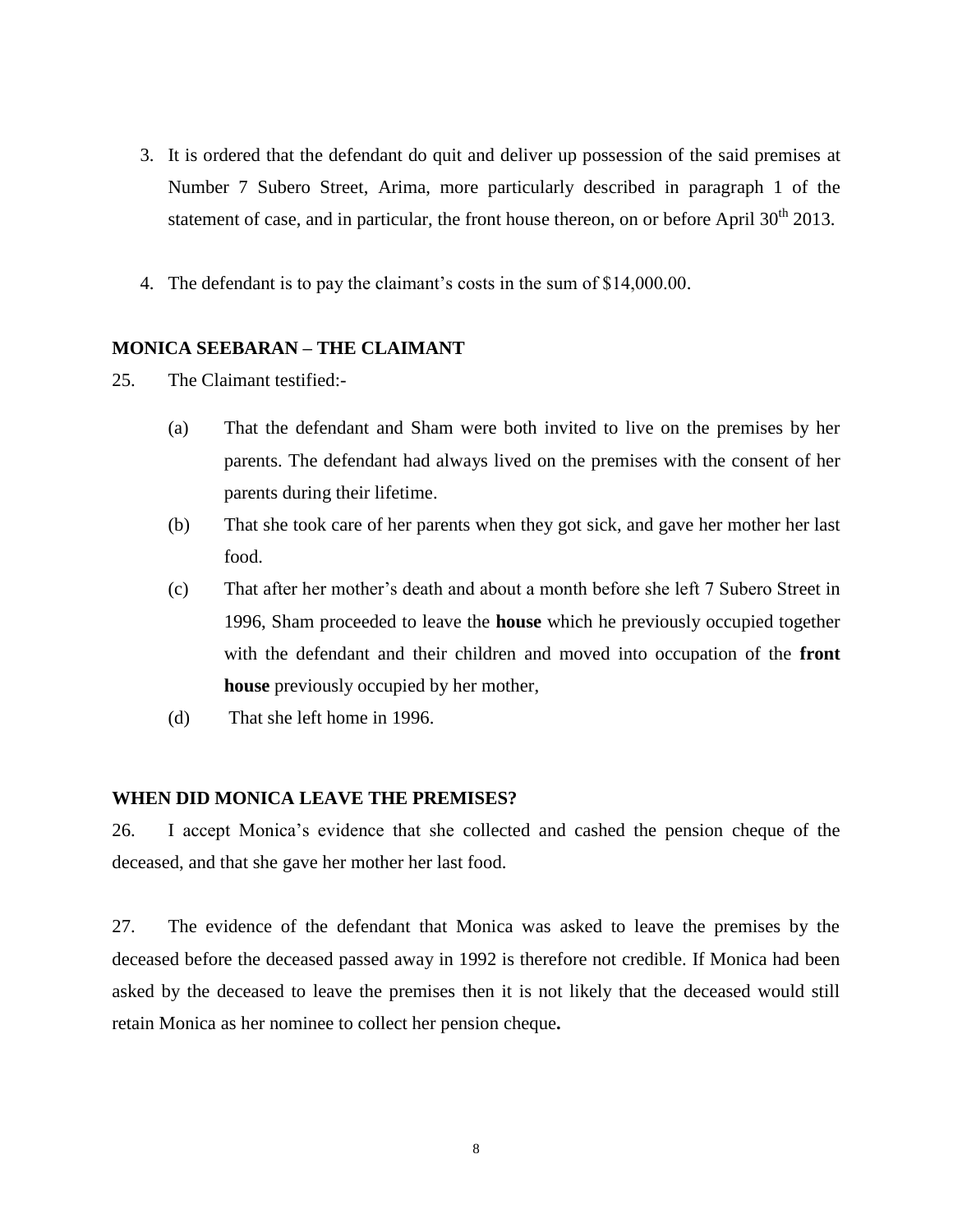### **KISHORE SEEBARAN**

28. The evidence of Kishore was to the effect that:

- (i) Prior to the death of his mother and until the time in 1996 that Monica left 7 Subero Street, Arima to live elsewhere, the Defendant, her husband and her children lived in a garage to the back of his mother's house.
- (ii) There were 2 houses on the premises
- (iii) The back house belonged to Davinan
- (iv) Monica continued to live in the front house until 1996 (end of October/beginning of November, 1996) when she left.
- (v) Sham, the Defendant and his family moved into the front house after the Claimant moved out in 1996.

29. Although Kishore testified that the Defendant came to live on the premises because of her marriage to Sham and that the Claimant moved out because of her marriage, I find that not much turns on this. These events occurred several years ago. He admitted that he didn't really know when Monica got married, and it is clear that by his reference to marriage, in relation to both the claimant and the defendant, he was in fact referring to their going to live with someone regardless of whether they married immediately or at any time thereafter.

30. In cross examination he stated that the Defendant and Sham lived in the garage which was converted, but in his witness statement he stated that the Defendant and her family lived in a **house** to the back of his mother's house.

31. I find that nothing turns on this. Sham's evidence clarified that the converted garage, the apartment, and the occasional reference to the living quarters of Sham before 1996 as a *back house*, were one and the same. **The** back house was always occupied by Davinan and his family, except for a 3 month period when the defendant and Sham shared its occupation. This cannot be the same house "to the back" of the deceased's house that the claimant and her witnesses loosely described as the converted garage.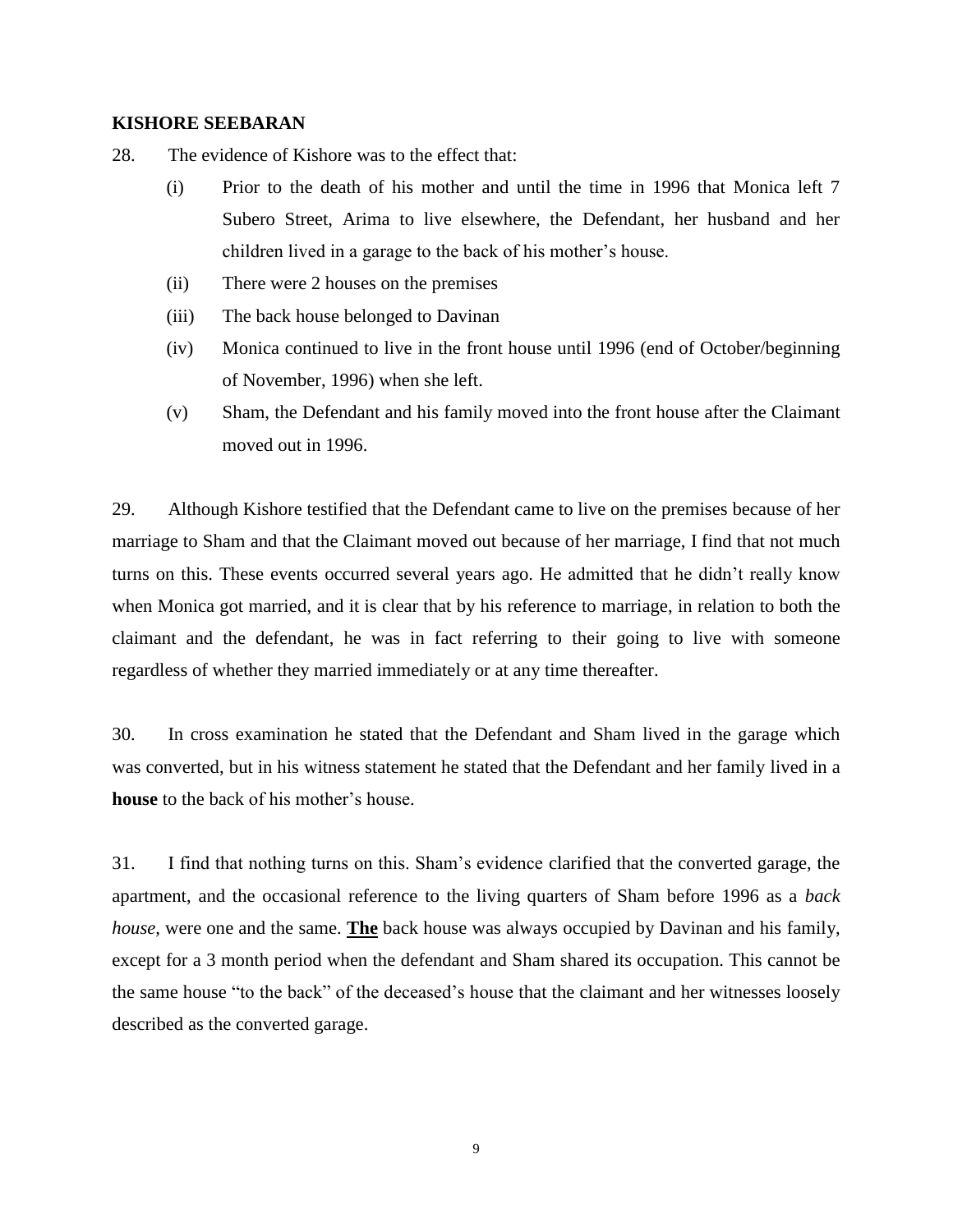## **SHAM SEEBARAN**

- 32. Sham was summoned to court and his evidence was given orally. Sham testified that:-
- i. He moved out of the premises in 2004 because the court ordered him to leave.
- ii. Between 2004 to now he never went back to the premises.
- iii. He never did any renovations before he left.
- iv. He took the defendant to live **at the side of the house in the garage** which he took and made into a room.
- v. Before Ma died he had about five (5) children.
- vi. He did not live in the front house then.
- vii. Monica was taking care of his mother. She moved out **in 1996** after Divali.
- viii. Saga (Kishore) remained in occupation of a room in the front house. He had a lock on his bedroom door.
- ix. He broke in Saga's room to get space because he had seven children.
- x. After Monica left, in 1996, he broke into her room to get space.
- xi. After he broke in, Monica did not ask him to move. Monica couldn't tell him anything.
- xii. Davinan and the Defendant had a misunderstanding. She put him in court and he and the defendant went and rented for a couple of years.
- xiii. Ma asked him to come back and they went back in the garage.
- xiv. Ma never put out Monica.
- xv. He never did any renovation at the premises. When asked about any repairs he only knew that *Keston went and put some galvanize because the house was leaking.*

## **EVIDENCE OF KARI SEEBARAN**

33. This testimony was vague and unhelpful. It was a suspicious repetition of her mother's evidence, and it is not accepted when it conflicts with the evidence of her father Sham, or the claimant.

## **EVIDENCE OF THE DEFENDANT DIANNE CLARKE SEEBARAN**

- 34. The Defendant's evidence was to the effect that:
	- i. She lived at #7 Subero Street, Arima since 1984.
	- ii. There were always two (2) houses on the premises and Ma invited her to come and live.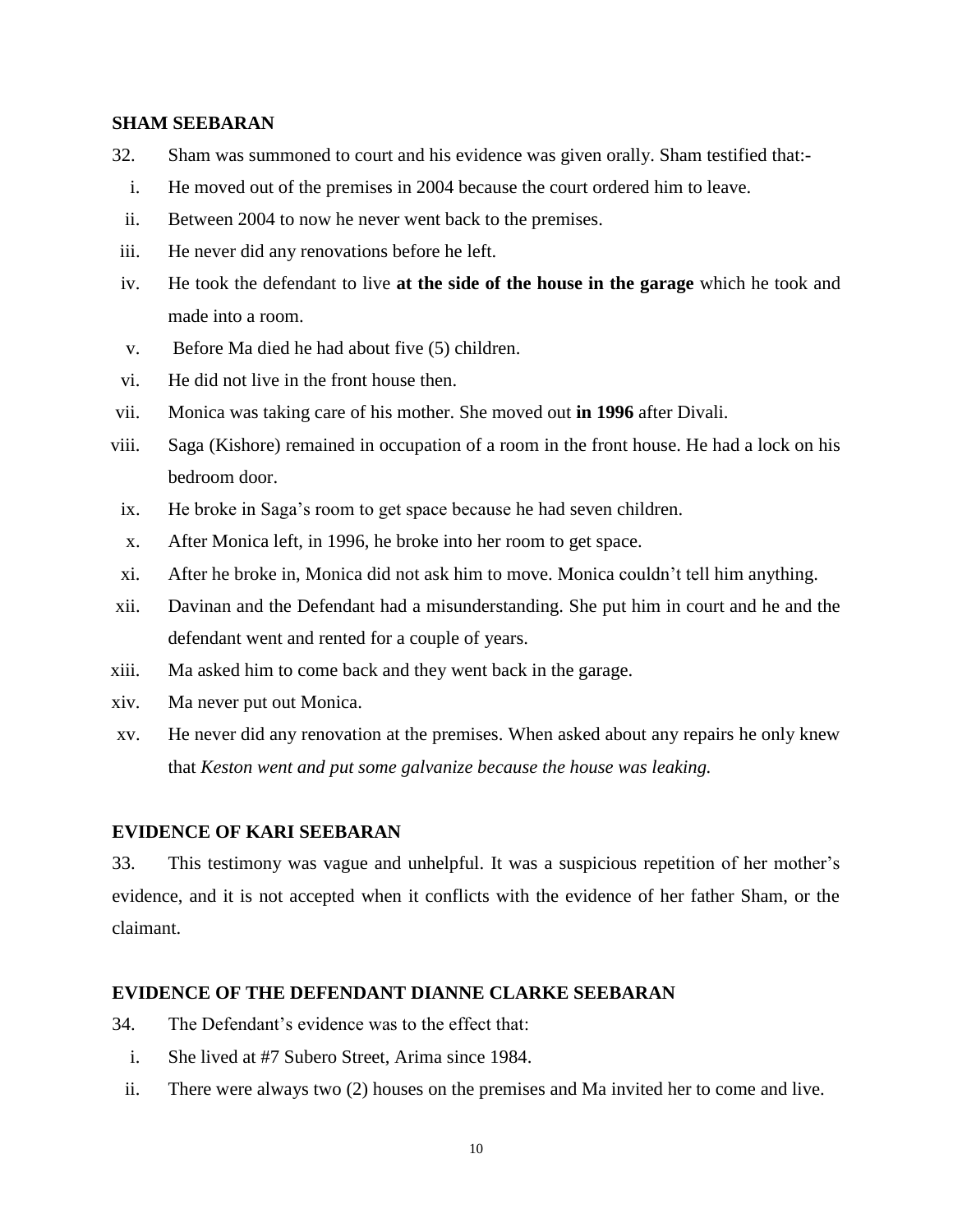- iii. Davinan was always living in the back house, and when Ma died in 1992 Davinan continued to live there till he died.
- iv. Davinan died in 2010 but his wife continued to live in the back house. She left for a short period but came back and continues to live there.
- *v.* At paragraph 6b of the defence she stated that renovations were done out of necessity because the front house was in desperate need of repairs. In cross examination the Defendant stated in relation to the repairs "*the house was old. It had to repair. It was deteriorating. Money I spent I had to. House was in dire need."*
- vi. The Defendant denied that the Claimant lived in the front house until just after Divali 1996.
- vii. The Defendant confirmed that the repairs were done after Sham left.
- viii. The Defendant confirmed that she did not ask anybody before she did the repairs and no one objected when she was doing it.

35. In her witness statement, the defendant claimed that the deceased told her daughter Kari that she was leaving the front house for her. She claims that the deceased often told her children that she was leaving the front house for Sham and the back house for Davinan. She also claims that the deceased told her that the front house was for her, her children and Sham. (See paragraphs 14, 15, and 16 - witness statement). Clearly these alleged statements were not consistent, and even to that extent could not be relied upon.

36. On one version, Kari was promised the front house. On another, Sham was promised the front house. On yet another, the defendant's whole family were all promised the front house. On a balance of probabilities, I do not accept that any serious promise could have been made by the deceased to the defendant.

37. Those alleged statements are at highest, wishful thinking and a very optimistic spin being placed on loose conversation. More likely, in the context of other similar exaggerations, distortions and untruths by the defendant (for example, in relation to the occupation of the front house **before** the death of the deceased, and the attempted concealment of the fact that Sham had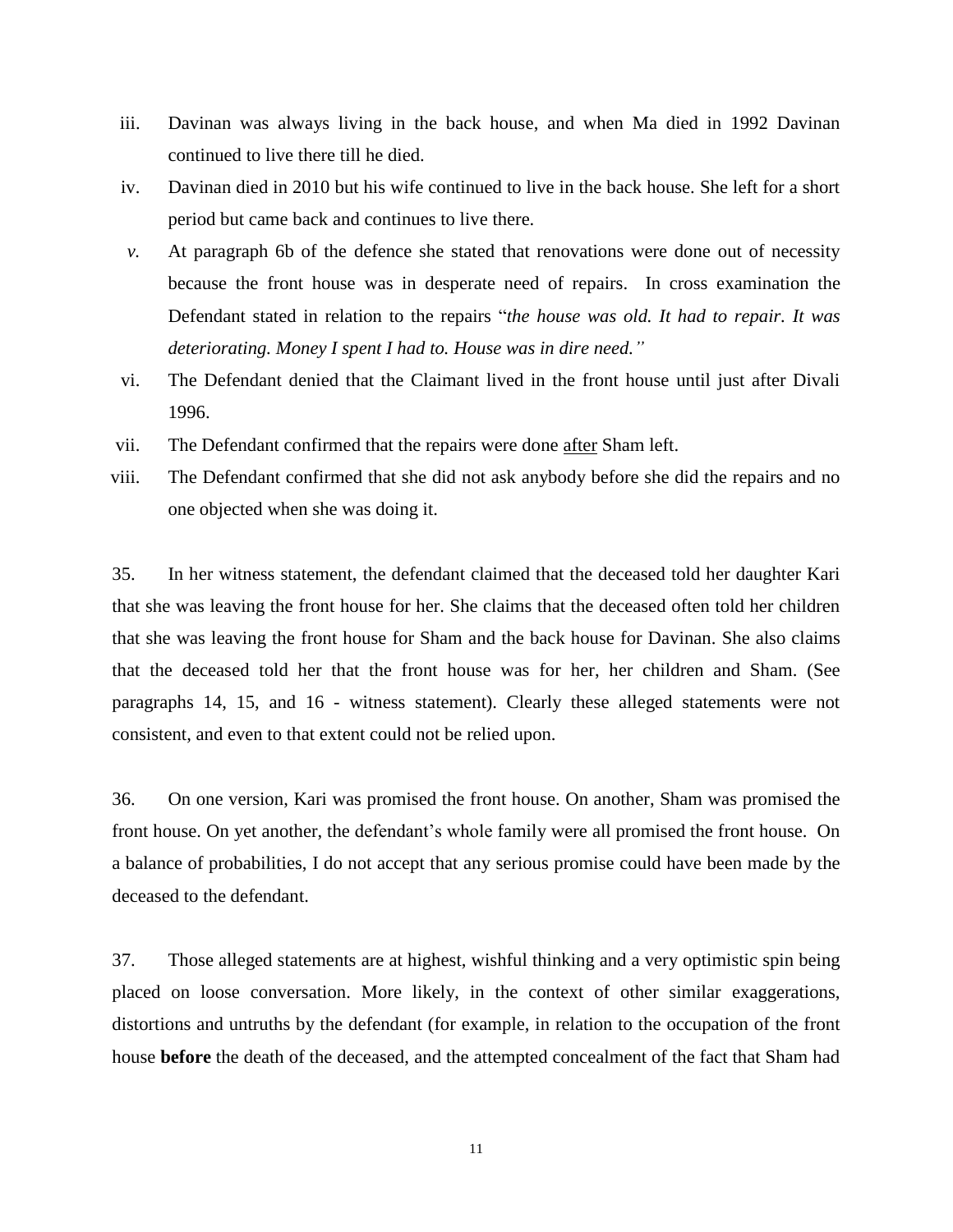not been living on the premises since 2004), they are untruthful and self serving statements by the defendant designed to bolster her claim to the property of her in laws.

#### **ANALYSIS OF THE EVIDENCE AND FINDINGS OF FACT**

38. The evidence is that there is a back house which is occupied by Davinan's widow. This is a separate house, built by Davinan. The evidence is clear that the defendant was never in occupation of the whole premises to the exclusion of the family of Davinan. At highest she, as the wife of Sham, occupied 3 rooms without permission of the other beneficiaries after the departure of the claimant. In fact Sham, whose evidence I accept as having been candid and delivered without evasion, confirmed that the Claimant in fact left in 1996.

39. This action was commenced on October 5th 2011. It was submitted on behalf of the claimant that as the deceased died on October 29, 1992, as at the date of the issuance of this claim, the Defendant would have occupied the premises for approximately 18 years and 11 months without permission.

40. I do not accept this. I find that, at highest; it was the occupation of the front house that would have been without permission. The occupation of the garage was always with permission – both at inception and when the deceased asked them to return. What is without express permission was Sham's entry into the front house and the rooms of Kishore, and the deceased, and the claimant. However Sham himself was excluded from the premises in 2004. Up to that time the defendant was there as the wife of Sham.

## **OCCUPATION OF THE FRONT HOUSE**

41. The Claimant made it clear that the Defendant never occupied the front house while the deceased was alive, but that she and Sham occupied **a** house to the back. The Claimant also testified that **the** back house is occupied by the widow of her deceased brother. However, in her evidence, the Claimant clarified that that back house is not the same as that belonging to her deceased brother. She explained that **the** back house (occupied by Sham and the defendant), was a garage space that Sham had fixed up until he could get his own place.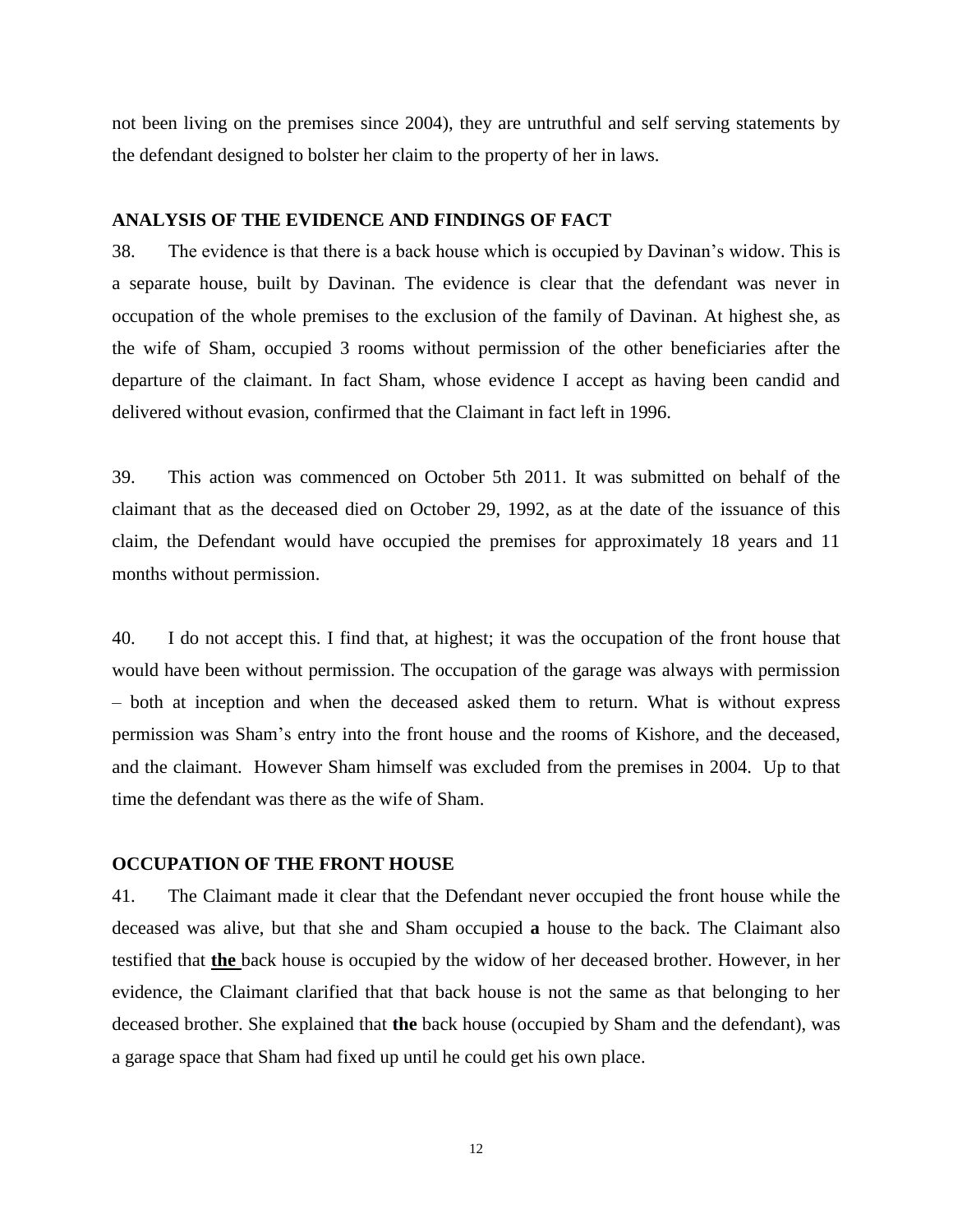42. This was corroborated by Sham. Sham described this as one bedroom which lacked any amenities. It was submitted that this cannot be the same as a house, or **the** back house referred to. However the undisputed evidence is that there was a back house built by Davinan and occupied by him and his family. No one suggests that there were three detached or separate houses on the premises.

43. The evidence is that there were two houses. If Davinan were occupying the back house, which is undisputed, then the explanation that the area occupied by Sham and the defendant was a former garage area converted into living quarters, which shared bathroom amenities with the front house, but which did not itself properly qualify for the description "house", is logical and credible. I accept that this is the effect of the evidence.

44. The fact that no reference was ever made to this house as being a garage space before the trial does not affect this conclusion as I am satisfied that it is simply a matter of terminology. It was a space utilized as living quarters by Sham and his family, apparently quite cramped and providing the barest minimum of accommodation, which could not properly be characterised as a house.

45. Sham's evidence confirms that while the deceased was alive, the claimant lived in the front house, and Kishore maintained a room there which was locked. The deceased was living in another room. There was therefore no other bedrooms in the front house that could be occupied by Sham or his family. Sham's occupation of the entire front house could not have begun while either the deceased was alive or the claimant remained. Sham's occupation of the front house could only have begun **at the very earliest**, after the death of the deceased - **October 29, 1992,**  and later than that, in 1996 if that is when the claimant finally left her room in the front house.

46. I find that while the deceased was alive, the defendant and Sham were confined to and occupied the garage space – just as he testified. Because the area had no facilities and was cramped and he had 5 children he broke into the main house, put out Kishore's belongings, and occupied his locked bedroom, and the bedroom of the claimant when she vacated.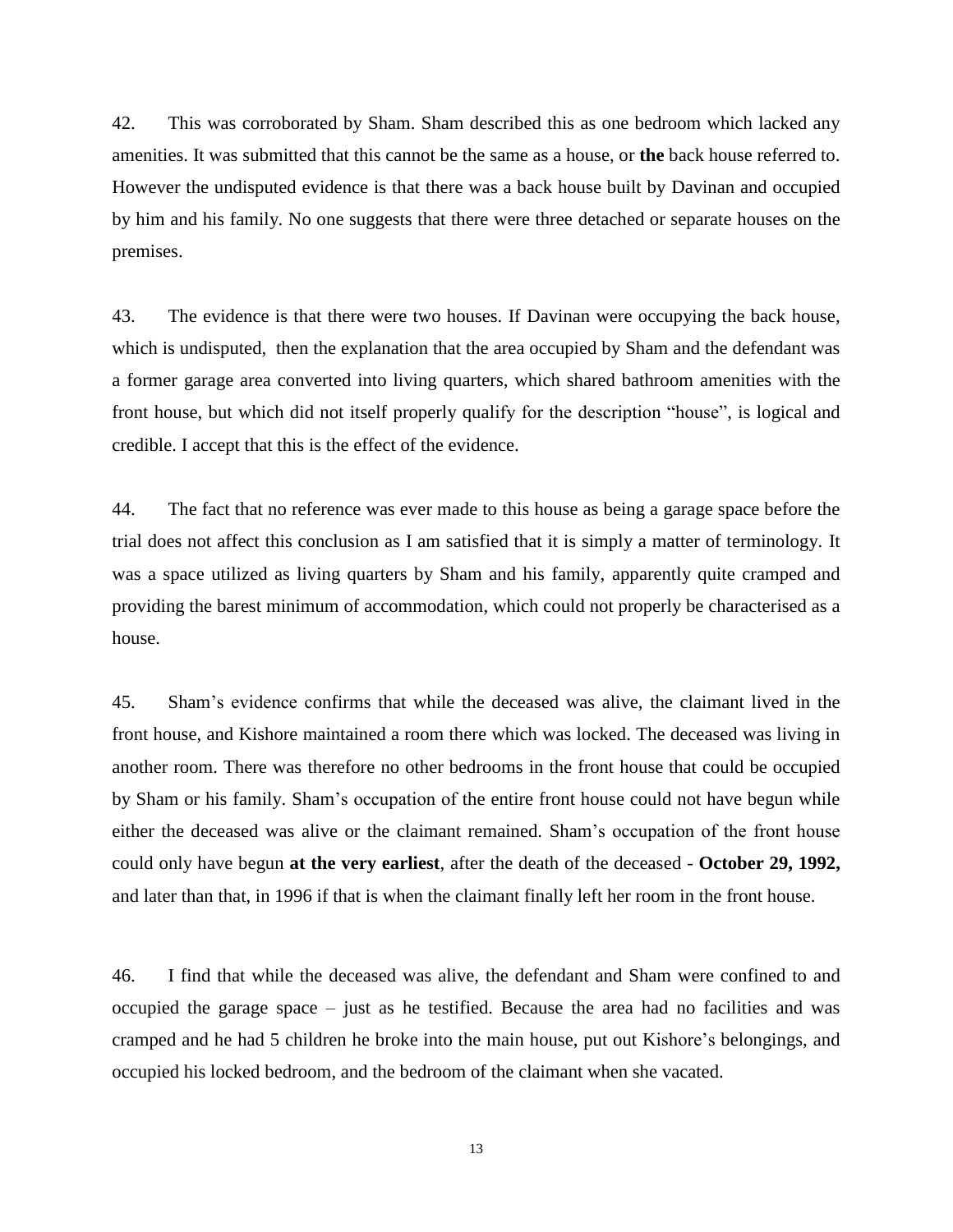#### **DATE OF MONICA'S DEPARTURE**

47. I find that the claimant left in 1996 around the date of Divali. I find that Kishore's room was broken into and occupied around one month before Monica left in 1996 – as she testified. The creeping occupation and takeover of the last room in the front house was therefore completed in 1996.

#### **INTENTION TO POSSESS**

48. Even so I note that the defendant testified in her witness statement that after Ma died she **never prevented** any of her husband's siblings from entering and enjoying the use of the front house. (Paragraph 32). Further "*neither I nor my husband nor my children put them out from the house because they never lived in the house*." (Paragraph 47)

49. On her own evidence she did not have the necessary animus possidendi to establish possession adverse to that of the beneficiaries of the estate of the deceased. Certainly she did not have such animus in relation to Sham with whom she was living as husband and wife.

For completeness it is proposed to deal with some of the other possible interpretations of the evidence which were canvassed or adverted to in the submissions of the parties.

## **STATUS OF OCCUPATION OF THE DEFENDANT**

50. Sham has been excluded from the said premises **since 2004** based upon a protection order obtained against him by the defendant in the Magistrate's Court. (The defendant's pleading disingenuously glosses over this by stating "… *he was ultimately ordered in the year 2010 to move out from the front house for a period of 3 years"*. This is important as the defendant seeks to merge the periods of occupation of herself and Sham, in support of her claim that the title of the claimant is extinguished by adverse possession).

51. In the light of the findings of fact above, the issue of whether the defendant has, by reason of her occupation there, first together with Sham up to 2004, and then by herself with her children, managed to extinguish the rights of the other beneficiaries, falls to be considered. In particular, her status there after the occupation of the last bedroom in the front house **in 1996**, up to 2004, when Sham was excluded, must be considered.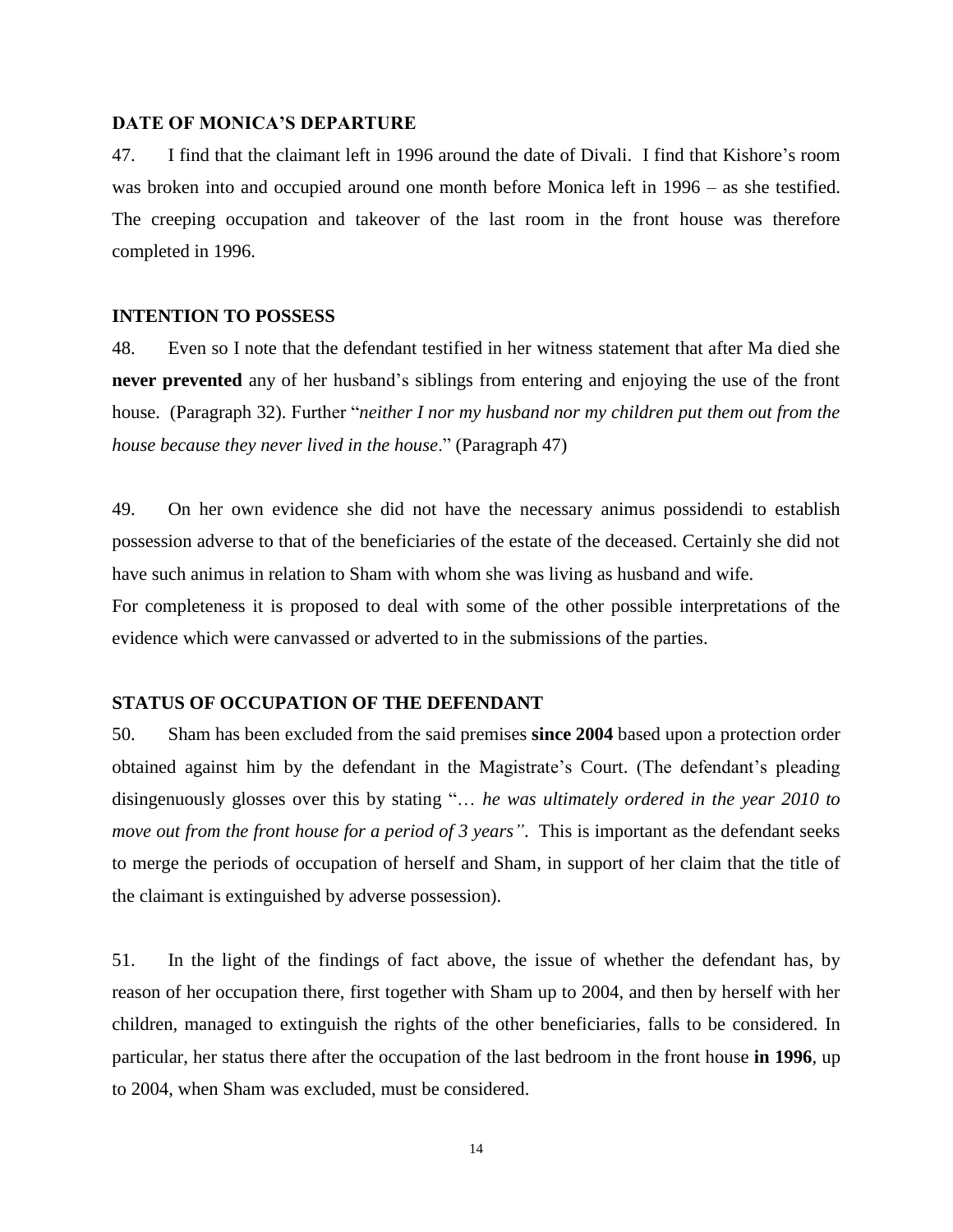52. Is it an independent occupation, which can be added to that of the Sham in calculating whether 16 years have elapsed for the purpose of the Real Property Limitation Act Ch. 56:03? (Or was she simply a licensee of Sham, assuming Sham occupied as an adverse possessor between 1996 and 2004?) If so, can such an adverse possessor give permission to someone else to occupy together with him, or is the occupation of each person living there in the front house after 1996 adverse to that of the owners, separate and independent occupation?

53. The decision of this court in **Malyn Bernard v Nester Patricia Ralph & Esau Ralph H.C. 120 of 2010** was cited where the effect of **Myra Wills v Elma Wills Privy Council Appeal No. 50 of 2002** is discussed and analysed in this context as follows:-

#### **Adverse possession against co-owner**

29. **Myra Wills v Elma Wills Privy Council Appeal No. 50 of 2002** applied section 14 of the Jamaican **Limitation of Actions Act** (identical in material terms to s.14 of the Trinidad and Tobago Real Property Limitation Act, Chapter 56:03 hereinafter referred to as "the Act").

**14.** *When any one or more of several persons entitled to any land or rent as coparceners, joint tenants or tenants in common, shall have been in possession or receipt of the entirety, or more than his or their un- divided share or shares, of such land or of the profits thereof, or of such rent, for his or their own benefit, or for the benefit of any person or persons other than the person or persons entitled to the other share or shares of the same and or rent, such possession or receipt shall not be deemed to have been the possession or receipt of or by such last mentioned person or persons or any of them.*(all emphasis added)

54. In that case (at paragraph 27(1)) it was clarified that Myra was a **licensee** and **not a tenant at will**, confirming that Myra, who had lived with George for 19 years, even after 17 years, could not herself, in her own right, assert dispossession of the first wife, on the basis of being a tenant at will. Myra lived at (the subject premises) "first as a **licensee** and **then as George's wife**".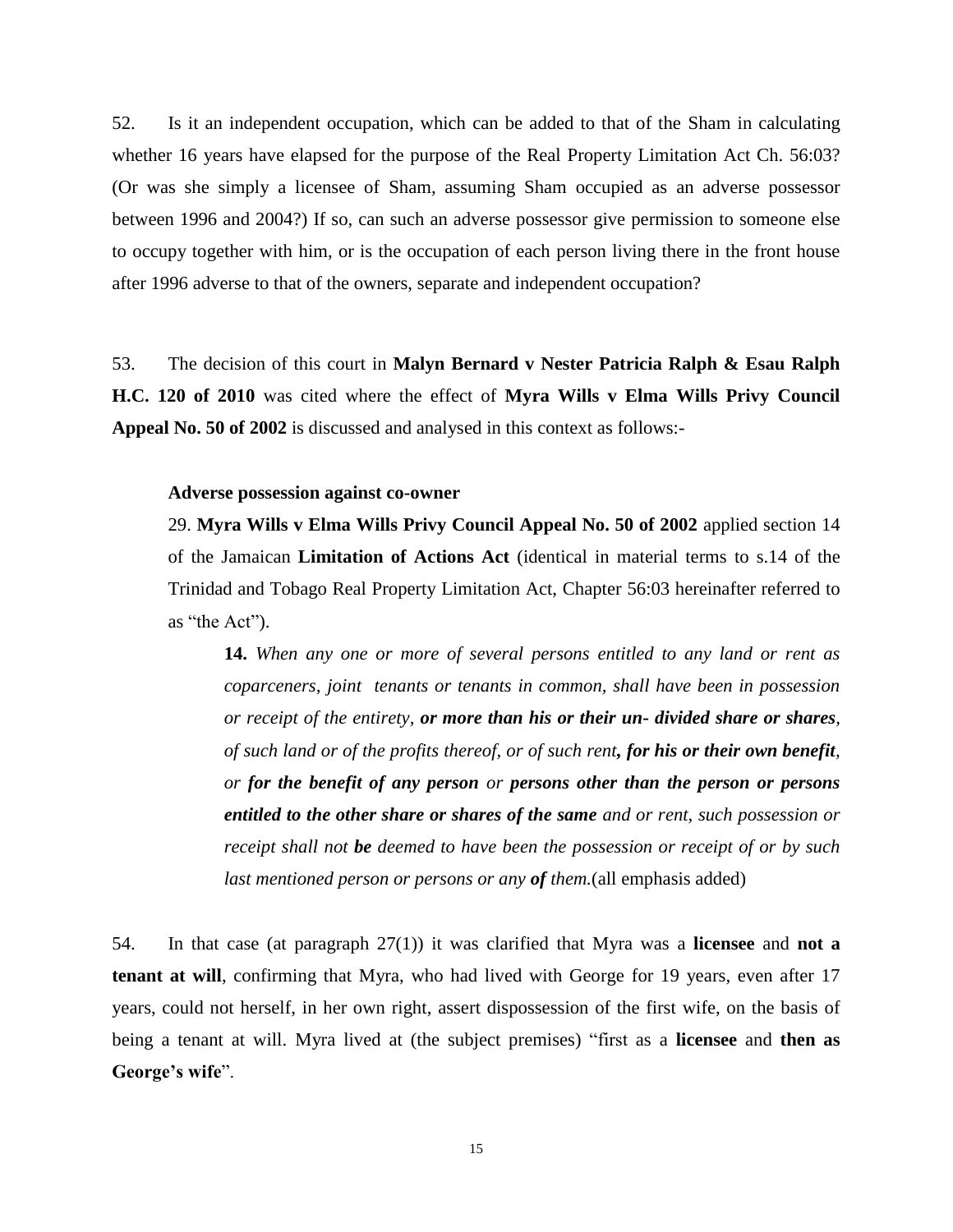55. At paragraph 28 the Judicial Committee held that "from 1976 at latest, Myra was living with George at (the subject premises), and joining with him in managing the rented property, **to all appearances as if they were co-owners as man and wife**".

56. Despite this, the Judicial Committee summarily dismissed the notion that Myra **in her own right** had acquired any rights over the disputed property.

i. She could not do so as a tenant at will as she was not one.

ii. She could not do so in her capacity as a licensee.

iii. She could not do so as the **apparent** co-owner.

Any rights she had were all derived from George, both before and after her subsequent marriage to him.

57. Her rights to the whole of the property derived entirely from George's dispossession of his ex wife. Myra obtained letters of administration as the legal personal representative of George. If she had been a tenant at will, or if she could have acquired any rights as a licensee, or as apparent co-owner, or any independent rights in addition to being the wife of George, she could have asserted her claim against the first wife **in her own right**, without having to rely on asserting, as legal personal representative of George's estate, whatever rights George had himself acquired. This is reflected in the decision at page 11 – *"after 1976 at the latest George occupied and used the former matrimonial home and enjoyed the rents from the rented properties as if he were the sole owner, except so far as he chose to share his occupation and enjoyment with Myra".*

58. The instant defendant's enjoyment of the said premises was equally therefore not in any capacity as a tenant at will, but rather as a licensee, or as the wife of Sham. Sham was a licensee initially of the deceased and his father, Pa.

59. It was Sham, as the son of the deceased, and the brother of the other beneficiaries under the intestacy of the deceased, who attempted to occupy the front house to the exclusion of the other beneficiaries as if he were the sole owner, e**xcept so far as he chose to share his occupation and enjoyment with the defendant.** 

16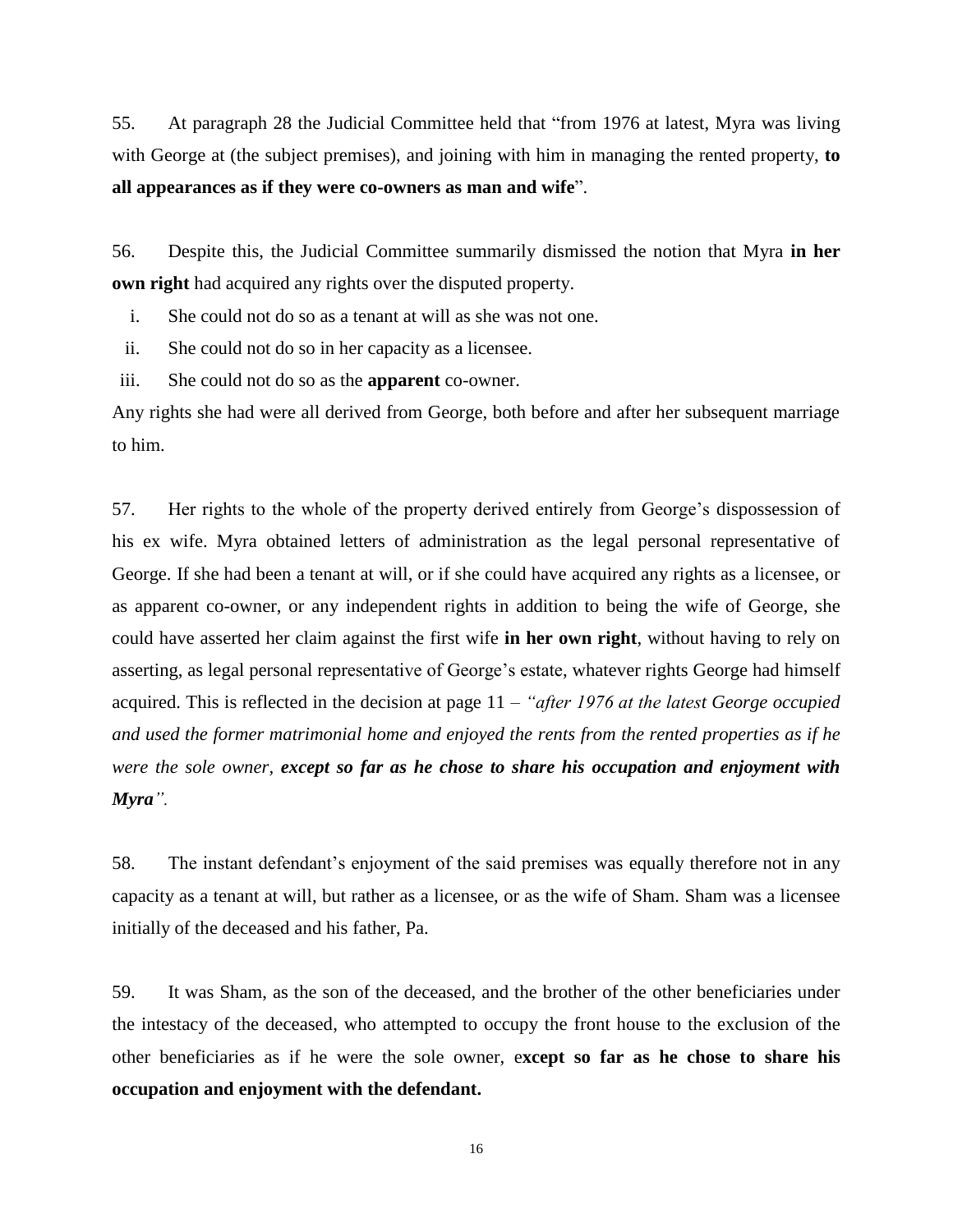60. The defendant had no independent rights of occupation, other than through Sham, until 2004. When the defendant excluded Sham from the premises in 2004, only then can it be said that she exercised any independent occupation other than through Sham.

61. Putting aside the fact, for the time being, that Sham never occupied the back house, and that no one can therefore claim adverse possession of the entire premises, the claimant's occupation, solely and in her own right, began in 2004, when Sham was excluded from the premises.

62. **Before 1992** Sham was the beneficiary of the permission granted to him by his mother and father, the benefit of which possession he chose to share with the defendant and his family. **After 1996** Sham was occupying and arguably in possession of more than his share in the deceased's main asset, "the said premises". It is section 14 of the Act which permits the prospect of Sham, being in a position to assert adverse possession against the other beneficial co-owners. Without that section no such adverse possession by a co-owner is possible.

63. It was submitted that based on the evidence, the Defendant and her family must be taken to have possessed the premises after the deceased's death without permission. This occupation continued for over 18 years (which is more than the 16 required under the Act) and this operates to extinguish the title of all persons who are beneficiaries under the estate of the deceased.

64. In fact however the defendant and her family were licensees of Sham until 2004. Even if their occupation were adverse to that of the other beneficiaries after 2004, (and on the defendant's own evidence she does not have the requisite intention to possess), 16 years would not have elapsed between 1996 and a filing of the claim in 2011.

65. In fact I find that the front house and the garage area prior to the death of the deceased were the only areas occupied by the defendant and her family, and, accepting the evidence of Sham, that garage area was no longer occupied after his entry into the front house in 1996.

17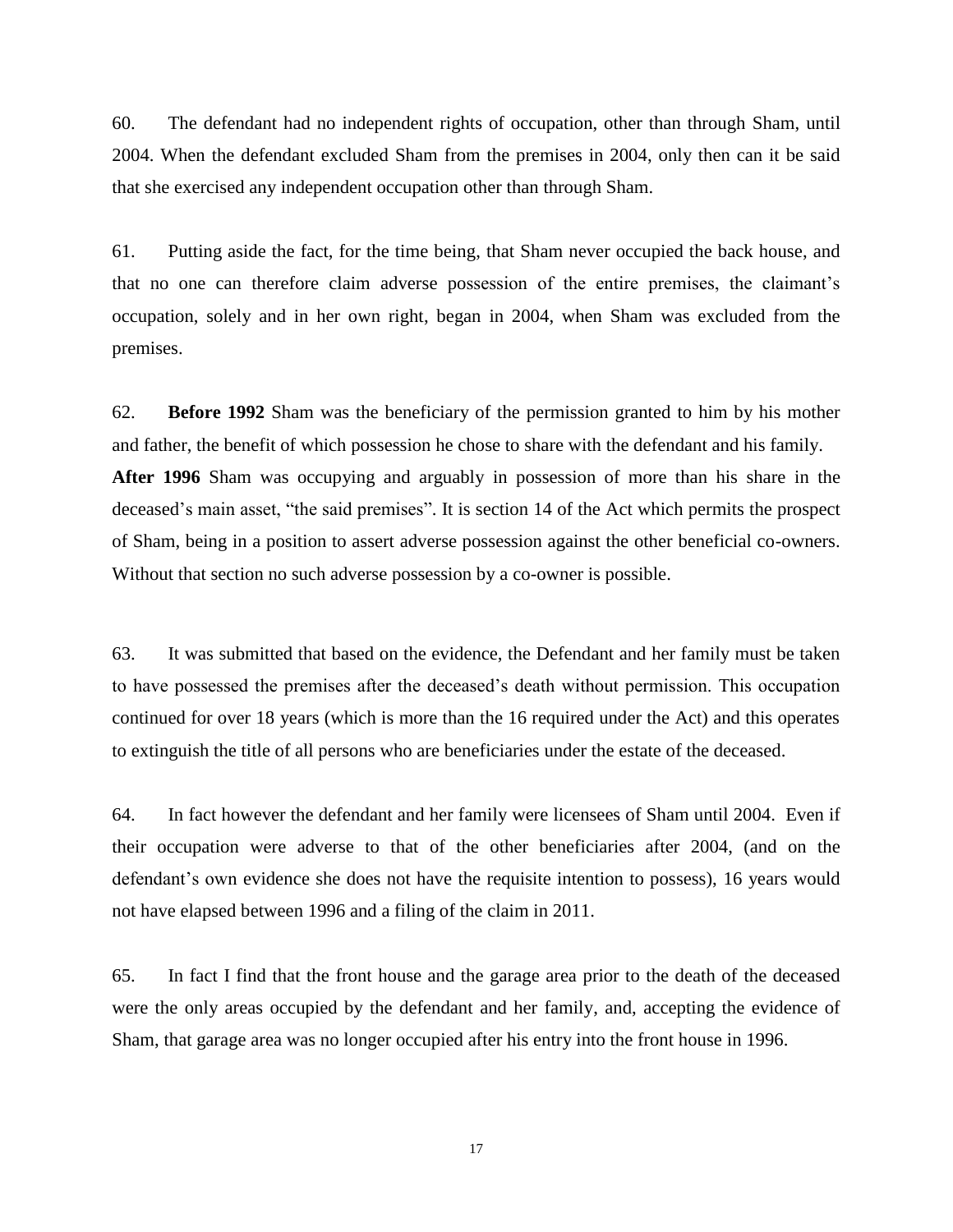66. The back house was never occupied by the defendant. The defendant therefore never had exclusive possession of the entire premises. In any event the only time that would run in her favour would be the period from 2004 when Sham was excluded, as before that she was a licensee of Sham.

#### **ADVERSE POSSESSION**

67. The Claimant's claim for possession of the premises as pleaded is **not** statute barred under section 3 or section 14 of the Act. **The defendant was a licensee of the deceased, and then of Sham until he was evicted from the front house. Any adverse possession by her began in 2004 when she occupied exclusively.**

68. Even if the defendant can, contrary to the findings of the Honourable Judicial Committee of the Privy Council in **Wills v Wills**, treat her occupation of the front house while together with Sham, as an independent adverse occupation, and add the period of her occupation before Sham left in 2004, to her occupation after 2004 without him, she would have to establish a period of occupation adverse to Sham as one of the co-owners beneficially entitled to the premises. That period would begin to run from 2004, as before that date her occupation was not adverse to Sham. The limitation period she would have to establish would be 16 years after any occupation by her adverse to Sham, which has not yet expired.

69. **Alternative 1**- the defendant entered into possession **of the front house** – as she claims at the invitation and with the permission of the deceased. Her occupation would be as a licensee, and time would not run under the Act as her occupation was not adverse to the true owner, the deceased. However I do not accept that she occupied the front house, until after the deceased passed away in 1992 and Monica left in 1996.

70. **Alternative 2 –** Monica left in 1996. The claim form was filed in October 2011. However, even assuming that the defendant's and Sham's occupation of the front house after Monica left in 1996 is adverse to that of other beneficiaries, (and the relevant animus possidendi exists), the limitation period has not elapsed, **I so find.**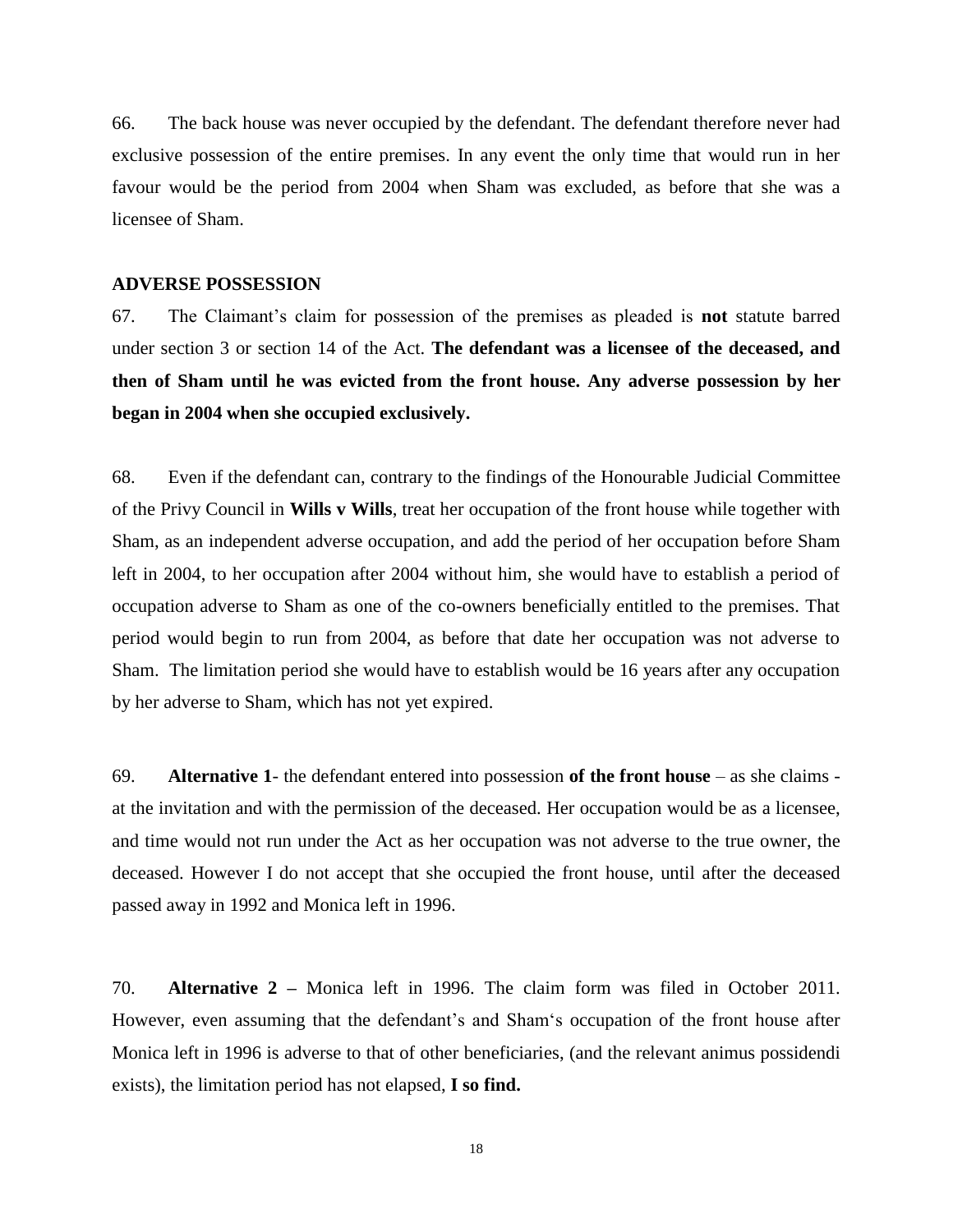71. **Alternative 3** – (on the assumption, contrary to my express finding of fact that Monica left in 1990). The deceased died in 1992. Claim form was filed in 2011. Even assuming that the defendant's and Sham's occupation of the front house after the death of the deceased in 1992 is adverse to that of other beneficiaries, (and not the subject of a continuation of the licence under which they entered), the defendant's occupation up to 2004 while living with Sham is not independent of Sham. She has **no independent right of occupation until 2004**. (See **Wills v Wills** supra)

72. **Alternative 4 -** Assuming however that her occupation up to 2004 while together with Sham in the front house can be treated as independent occupation (inconsistent with **Wills v. Wills**) – to be added to her occupation alone after Sham left in 2004, and further assuming that Monica did leave in 1990, (which I do not accept), **even in that event** the relevant limitation period – 1992 to 2011- would have expired against all beneficiaries **except Sham**.

73**. In respect of any independent occupation by the defendant, t**he limitation period for any **adverse** possession by her against Sham, (as a beneficiary of the estate, and beneficial co owner of the premises), would begin to run anew from 2004, as her occupation was not adverse to Sham's until 2004. [**See Megarry and Wade 8th ed. Page 1470 paragraph 35.022 -** *Squatter dispossessed by Squatter***]**

74. However, I do not accept that Monica left in 1990, and prefer her evidence to that of the defendant, in view of the several findings that I have made of the defendant's untruthfulness.

75. There is therefore no legal theory which supports the defendant's contention that she has, by adverse possession, extinguished the title of the true owner. On no theory of law is Sham's title extinguished, and as a matter of law it appears that her own independent possession, (even assuming it to be adverse), only began in 2004. Any right the defendant has to possession of the premises therefore can only be the result of the operation of estoppel.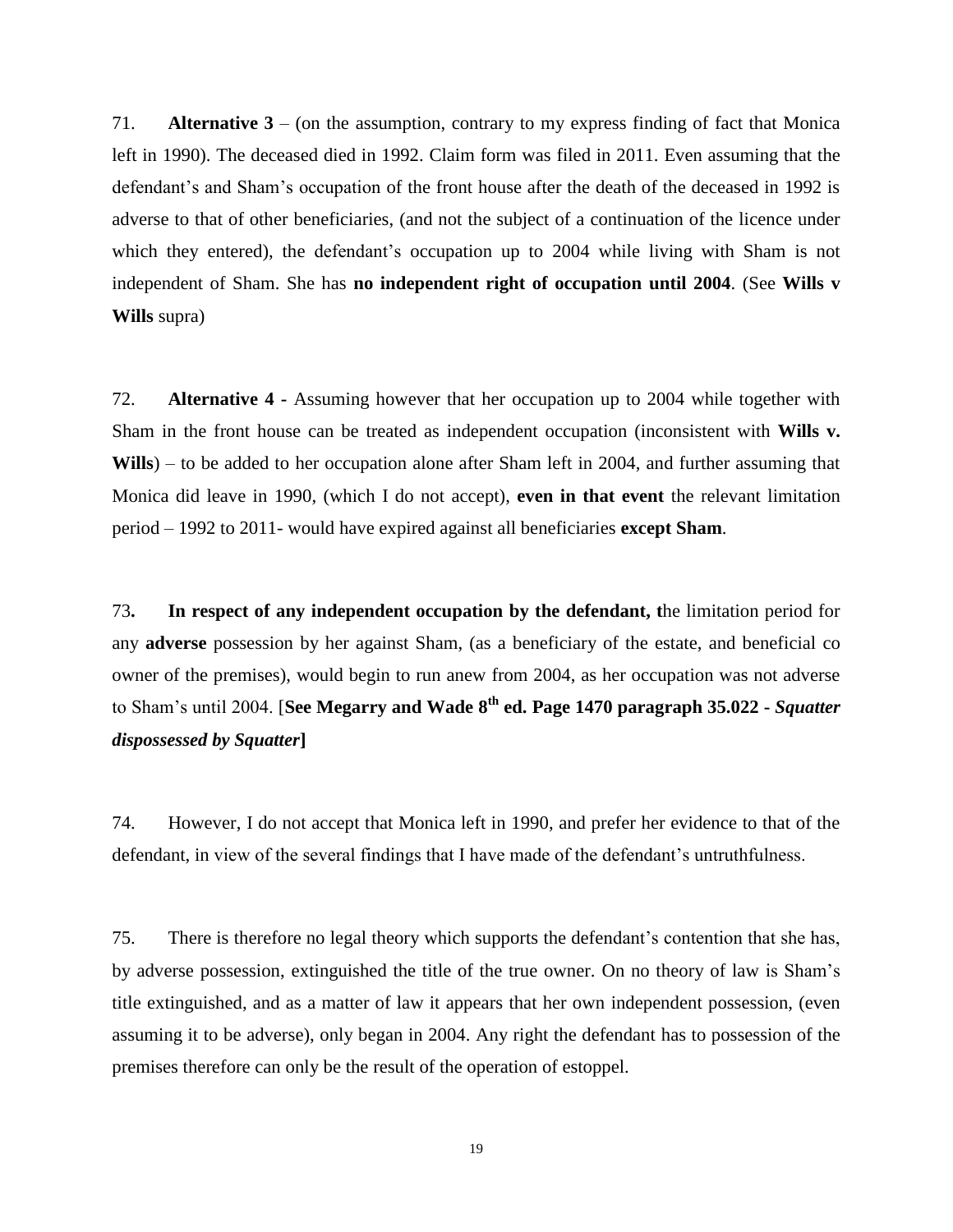# **WHETHER EQUITABLE INTEREST PROMISSORY/PROPRIETARY ESTOPPEL**

76. The Defendant avers that she had permission to occupy the front house during the deceased's life, and that the deceased gave her an assurance that the front house belonged to the Defendant's family. The Defendant claims promissory estoppel and an equitable interest.

77. I find as a fact that that is a fabrication. She had permission to live in the garage area only. Sham testified that he took over the front house out of need when the rooms there became vacant. In the case of Kishore's room, he himself emptied and occupied it, as Kishore, in his view, was not living there.

78. Sham is the only witness who was clear on what happened and what he did. His evidence was forthright and not self serving. He testified with candour even with respect to matters that did not portray him in a favourable light. The defendant invites the court to find that he was inebriated when he testified. I find no such thing. This witness had a healthy respect for the court, apparently based on his experiences with respect to enforcement of protection orders against him, and I am completely satisfied that he strove to tell the truth as he perceived it. I therefore accord weight to his testimony and prefer it to that of the defendant and indeed to that of the other witnesses.

79. The defendant submitted that if the evidence of the converted garage space is found to be true, it will totally extinguish the Defendant's claim as to occupation of the front house during the deceased's life and the associated promise. I find that the evidence of the converted garage space is credible and I accept it.

81. I find that, despite my finding that only the garage was occupied by Sham and the defendant during the lifetime of the deceased, and despite the significant impact on the Defendant's credibility from my finding that she never occupied the front house while the deceased was alive, it still remains necessary to determine whether any promise was in fact made by the deceased.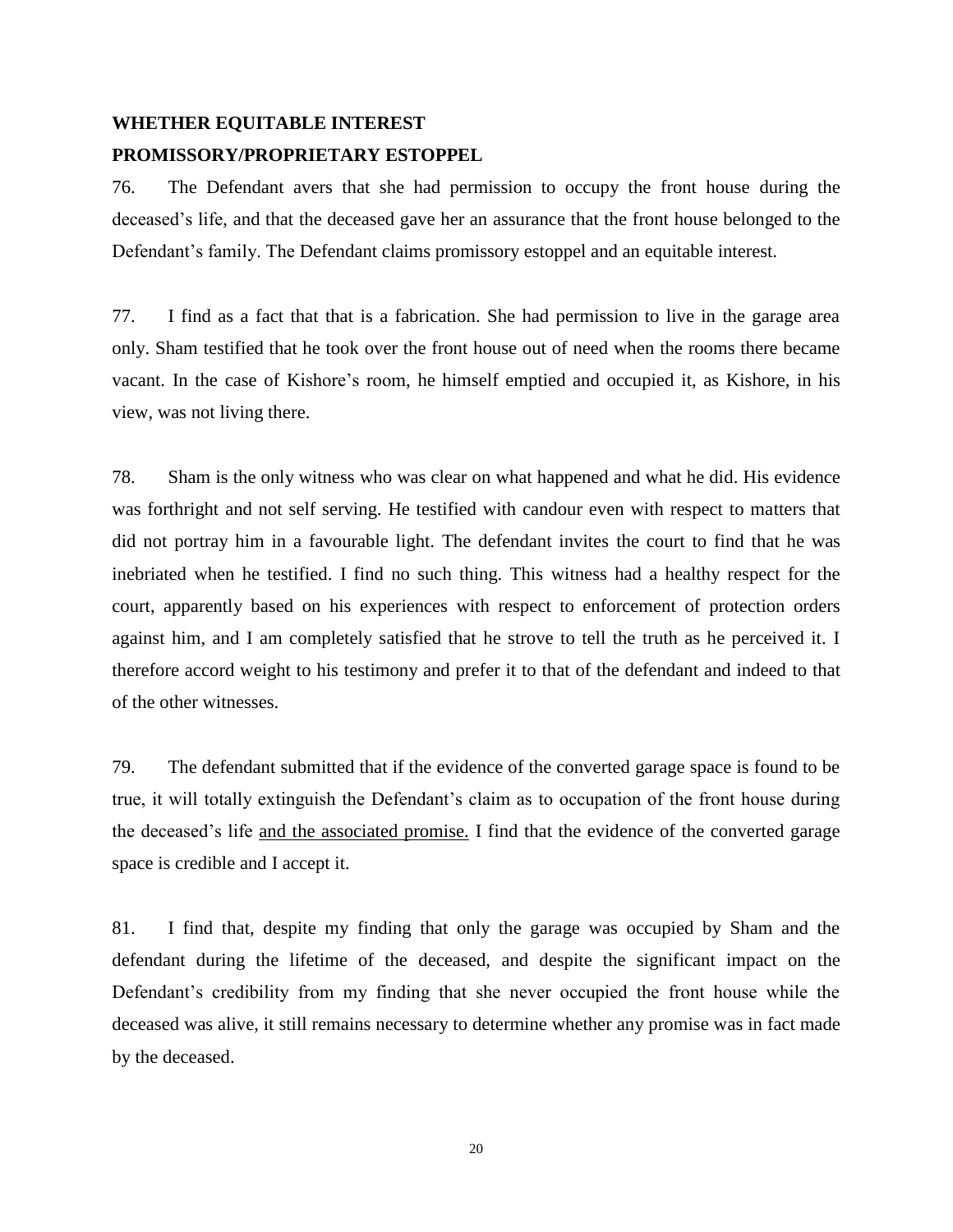#### **ESTOPPEL - THE LAW**

82. For the Defendant to succeed in her claim she must establish an equitable interest that entitles her to maintain that claim against the claimant or the estate of the deceased. It is therefore necessary to examine the basis of the defendant's claim to ascertain whether any interest was created by virtue of:

(a) Proprietary estoppel

(b) Promissory estoppel.

83.

#### **(a) PROMISSORY ESTOPPEL**

*"Where by his words or conduct one party to a transaction freely makes to the other a clear and unequivocal promise or assurance which is intended to affect legal relations between them (whether contractual or otherwise) or was reasonably understood by the other party to have that effect, and, before it is withdrawn, the other party acts upon it, altering his or her position so that it would be inequitable to permit the first party to withdraw the promise, the party making the promise or assurance will not be permitted to act inconsistently with it.* (Emphasis mine) **Snell's Equity 31st ed. 2005 Para 10-08**

84. I find that there is no evidence which I can accept that any such promise or assurance was made. I do not accept the evidence of the claimant on this aspect of the matter. Her evidence on this aspect is not independent evidence. It is entirely self serving and inconsistent with the fact that there was simply no space in the front house for her to have occupied before the death of the deceased. It also lacks inherent credibility for the reasons set out previously.

85.

### **(b) PROPRIETARY ESTOPPEL**

**"** *If A under an expectation created or encouraged by B that A shall have a certain interest in land thereafter, on the faith of such expectation and with the knowledge of B and without objection from him, acts to his detriment in connection with such land, a court of Equity will compel B to give effect to such expectation***." Taylor Fashions Ltd. v Liverpool Victoria**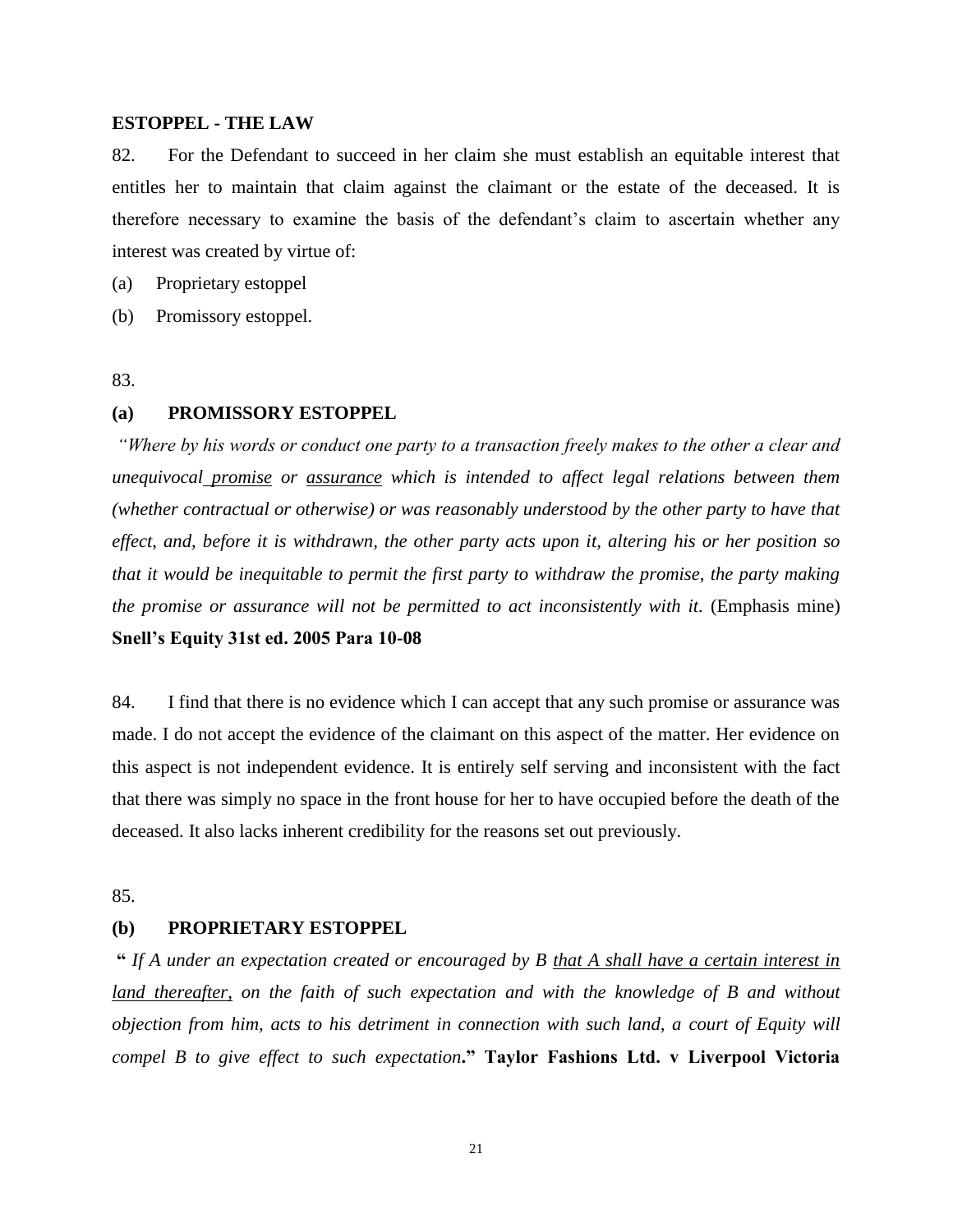# **Trustee Co. Ltd. per Oliver J. cited in Snell's Principles of Equity 31st Ed. Para 10-16 to 10-17.**

86.

#### 1. **Promise**

The defendant must establish that the claimant or her predecessor in title, had represented that she will obtain an interest in property "either by making an express promise…as…where…a mother assures her daughter that she will have the family home for life ... or by encouraging the claimant to believe that she will obtain such interest by words or conduct or by encouraging the claimant's belief passively by remaining silent. It is not necessary for the defendant to prove that the claimant or the deceased agreed that the promise or assurance would be irrevocable since it is the defendant's detriment which makes the assurance binding and irrevocable provided that it was **clearly intended** to be acted upon. See" **Snell's Principles of Equity 31st Ed.**

**2. Her belief must have been encouraged by the titleholder or his agent or predecessor in title. This may be done actively or by passively looking on while the person spends money on one's land. See" Snell's Principles of Equity 31st Ed. ibid**

#### **3. Expectation or Belief**

**She must have acted in the belief either that she already owned sufficient interest in the property to justify the expenditure or that she would obtain such interest**. Snell's (ibid) Para. 10-18 See **Snell's Principles of Equity 31st Ed. ibid**

**4. She must have incurred expenditure or otherwise acted to her detriment.** See **Snell's Principles of Equity 31st Ed. Ibid.**

87. There is the **evidence of the Defendant and Kari who say that the deceased orally made this promise to the Defendant and Sham** – I find that this is **self serving, and contradicted by evidence that deceased wanted all her children to benefit.** There is the evidence of the Defendant and Sham that after they moved out and were renting, the deceased begged them to come back to live at the premises. I decline to read too much into that assertion that the deceased "begged".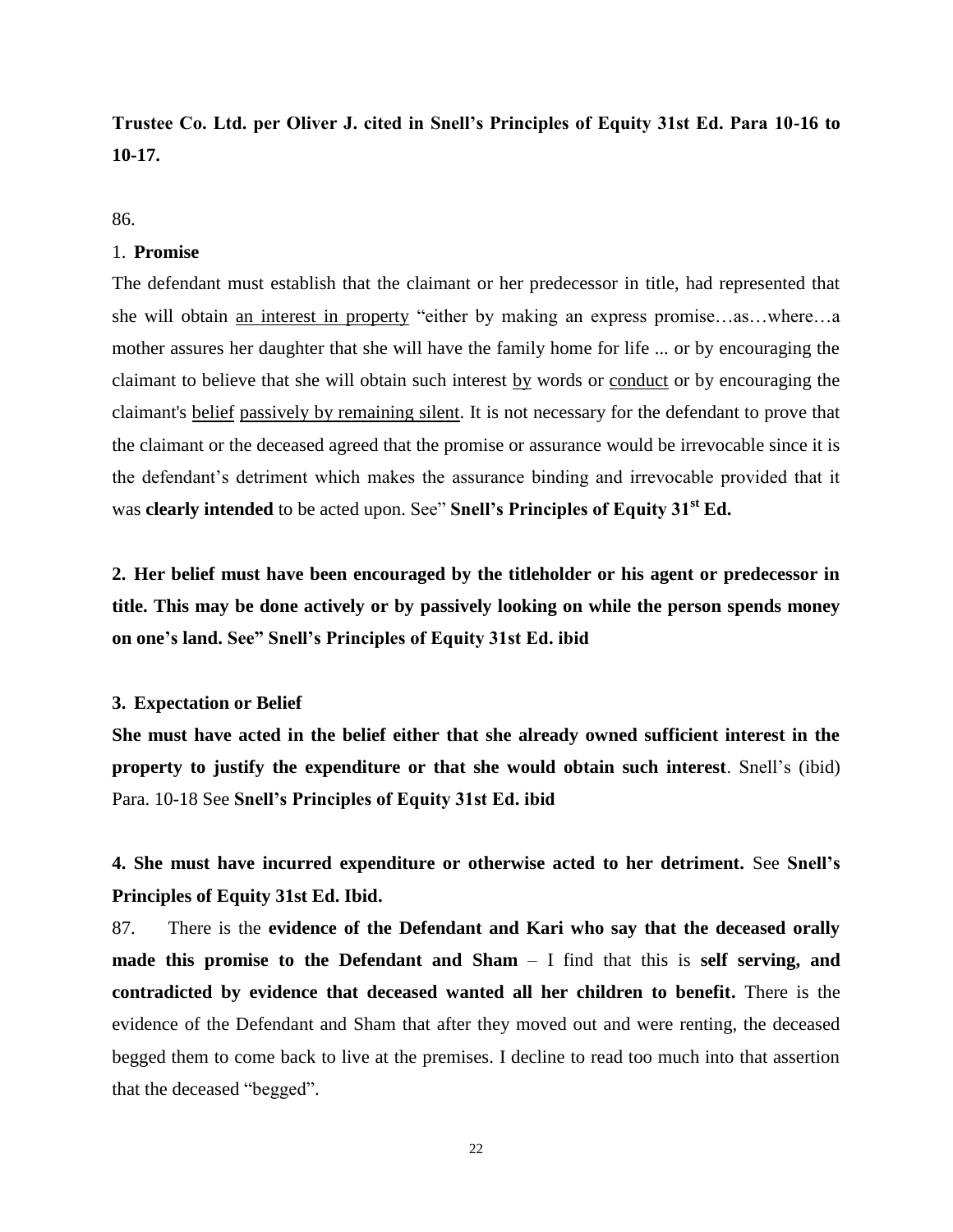88. The evidence of Sham and Kishore is that the deceased cared for all her children and grandchildren. That is not the same thing as saying that she wanted to **give** Sham and the deceased the front house. If she had such an overwhelming desire to do so she could have executed a will.

89. In fact she had several children, including one living in the back house with his family in the very premises. There is no credible reason suggested as to why the deceased would want to favour the defendant with the front house to the exclusion of any of her own children.

90. The defendant herself in her submissions recognizes that any such promise would have to have been directed at Sham, the deceased's own son, but she attempts to suggest that such a promise was made to include Sham, the defendant, and their children.

91. The defendant also attempted to suggest that the deceased did not execute a deed because of Sham's drinking or other problems. This is a clear recognition that if the deceased had been minded to put into writing her alleged wish to convey the front house, it would have been to Sham that she would have made such a gift, whether by will or deed of conveyance. If it were otherwise, and the deceased intended to benefit the defendant, there would have been nothing preventing her from so doing, as Sham's alleged drinking problems would not have stood in the way of a deed to the defendant and her children.

92. In fact I find that the alleged promise is, at highest, merely wishful thinking. I find that the attempt to characterise and elevate a) the kindness of the deceased to her children and grandchildren, and b) her indulgence to them in permitting her son, and the defendant and her family to live rent free at the premises initially, as indicating an intention that they, above all the other children of the deceased should solely benefit by ownership of the front house, is completely misconceived.

93. She claims an equitable interest in the premises and the front house and avers that "because of her reliance on the licence and assurance given by Ma, which were never revoked, the defendant: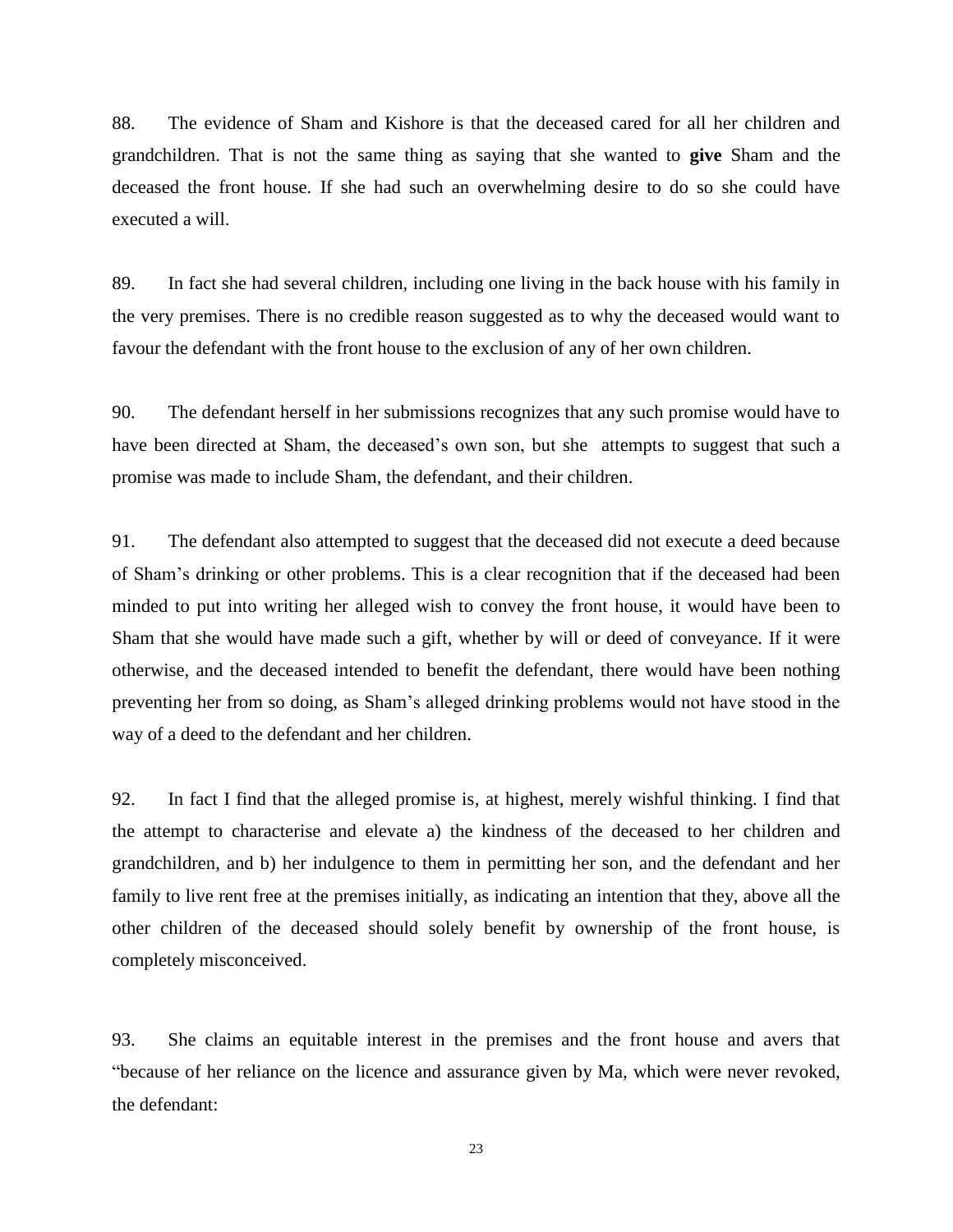#### **i. Spent 27 years in the front house and made it her matrimonial home.**

Any argument, or suggestion that by living rent free on premises with her in-laws the defendant was induced to act to her detriment by either not seeking alternative accommodation or by looking after the deceased Ma, is untenable.

94. It is undisputed that the defendant was not hampered in seeking employment or otherwise conducting her life independently, and the arrangement seems to have been in favour of, and to the benefit of the defendant and her family, rather than to their detriment. The evidence in support of this assurance is self serving and not credible. It was never manifested in a will or a deed. It is not even as strong as the evidence in relation to the back house, where everyone agrees that deceased brother Davinan built it for occupation by him and his family with the encouragement, assistance or acquiescence of the deceased and her husband.

# 95. ii. **Never looked or caused he husband to look for alternative accommodation to be used as their matrimonial home**.

I find there is no detriment. She can still do so, moreso now that she is working and some of her children are grown.

#### 96. iii. **Renovated the front house**

#### **RENOVATIONS**

99. The Defendant renovated the premises because they were in want of repair due to the age of the house and the damage caused by Sham and she did so when she had money. She spent approximately \$20,000 (paragraph 6 (e) of the defence) on works which she described as

- i. changing 5 doors in the house
- ii. changing the front door
- iii. installing burglar proofing **to the sides** of the door
- iv. replacing the gallery gate with blocks
- v. replacing wooden flooring in 3 bedrooms with concrete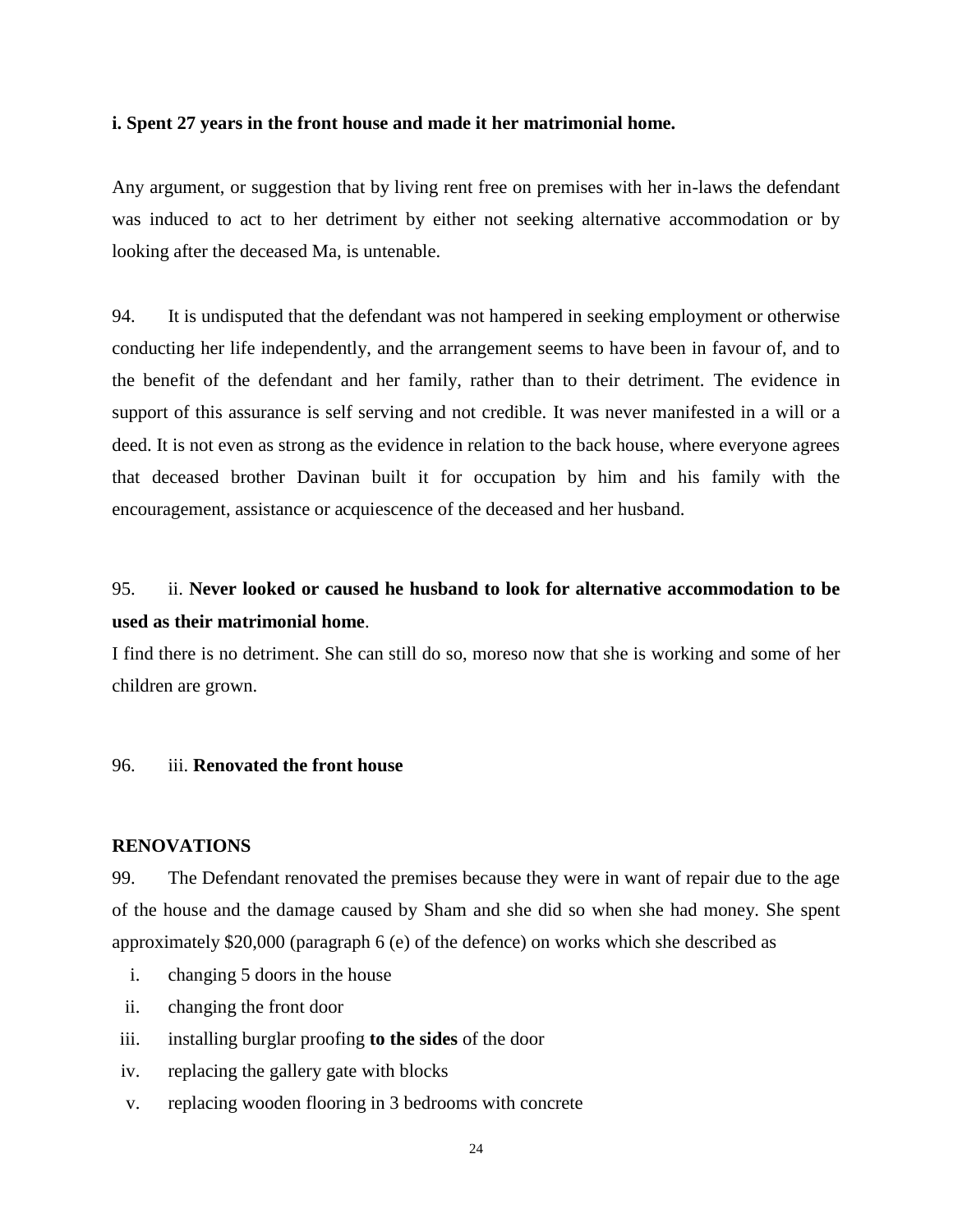- vi. replacing the toilet set
- vii. painting the house

100. This interpretation of the evidence is not credible. No one led her to believe that the premises belonged to her. She made no such renovations until she had to, and then did so for her own comfort and convenience.

101. She said no one stopped her. In the scenario of ill will and confusion surrounding the living arrangements among the occupants of these premises that is not surprising. Kishore avoided the premises. Sham was evicted in 2004 on the application by the defendant for a protection order. The defendant had had an argument with the claimant one Divali in 1996 which appears to have precipitated the claimant's departure from the premises. There are occupants of a back house – who are not parties to these proceedings -who are the family of a deceased brother, and it appears that there is tension between the claimant and those occupants also.

102. The Defendant pleaded and gave evidence that these renovation works amounted to approximately \$20,000. Even if this amount was spent it is a minimal sum in relation to the several years of rent free occupation enjoyed at those premises.

103. Further on her own evidence such expenditure was for repairs - the house was very old. The attempt to blame Sham for causing any significant part of any damage that was repaired is not credible. Sham himself testified that such repairs, as were conducted while he was living there, were confined to replacing a few sheets of galvanise to prevent leaks. I accept his evidence.

## **FINDINGS**

105.

- i. Based on all the evidence, it is clear that the defendant has acquired no equitable interest in the front house.
- ii. It is also clear that she had nothing whatsoever to do with the back house on the said premises.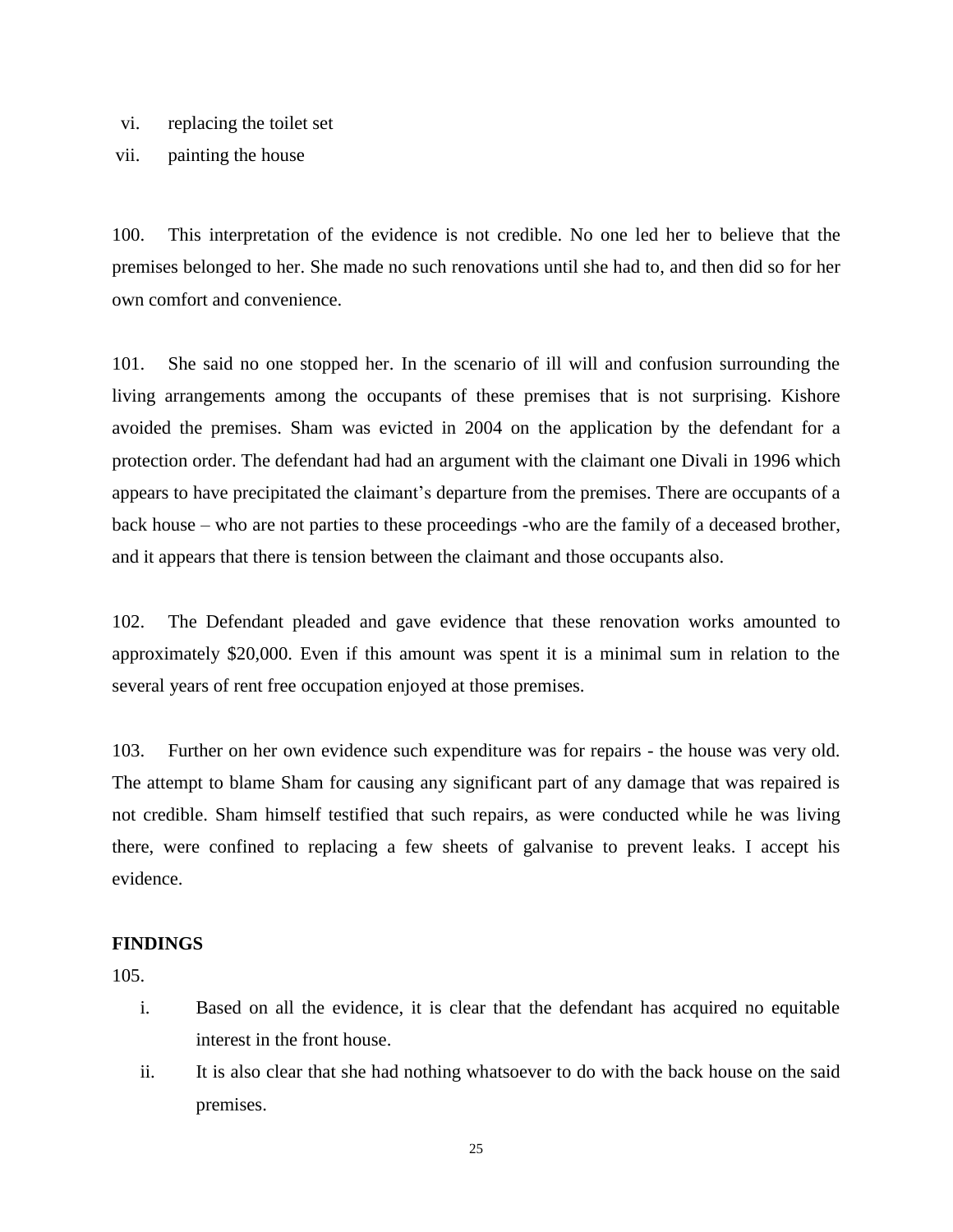- iii. It is clear therefore that the defendant cannot possibly claim rights by adverse possession or otherwise in respect of the entire premises.
- iv. It is clear that the rights of the claimant were not extinguished by any occupation of the defendant for the requisite 16 year period adverse to that of a. the claimant, or alternatively
	- b. the beneficiaries of the estate of the deceased, or alternatively
	- c. Sham.

106. The defendant also recognized that Davinan's estate would be entitled to claim an interest in the back house and all parties recognized that Davinan was encouraged and assisted to construct the back house on land of the deceased, and encouraged to live there. This appears on the evidence common to both parties, to be non controversial. However the issue of any entitlement to an equitable interest by Davinan, and subsequently by the legal personal representative of his estate is not before the court.

#### **CONCLUSION**

107.

a. The defendant was never in exclusive possession of the entire premises.

b. The defendant was never the beneficiary of any promise that she would acquire any interest in the said premises, or the front house, or any part of the said premises.

c. Such expenditures if any by the defendant on the premises were never the result of the deceased or anyone leading her to believe that she had an interest in the said premises or would acquire such an interest. In any event any such expenditures were for the purpose of maintaining the premises in a habitable condition, and further, were not sufficient, when considered in the context of rent free occupation over more than 25 years, to create an equitable interest.

d. It is unnecessary to make any orders regarding the sale or valuation of the premises, or granting liberty to the defendant to bid at any such sale or submit an offer to purchase. It is entirely within the discretion of the claimant, as administrator of the deceased's estate, whether